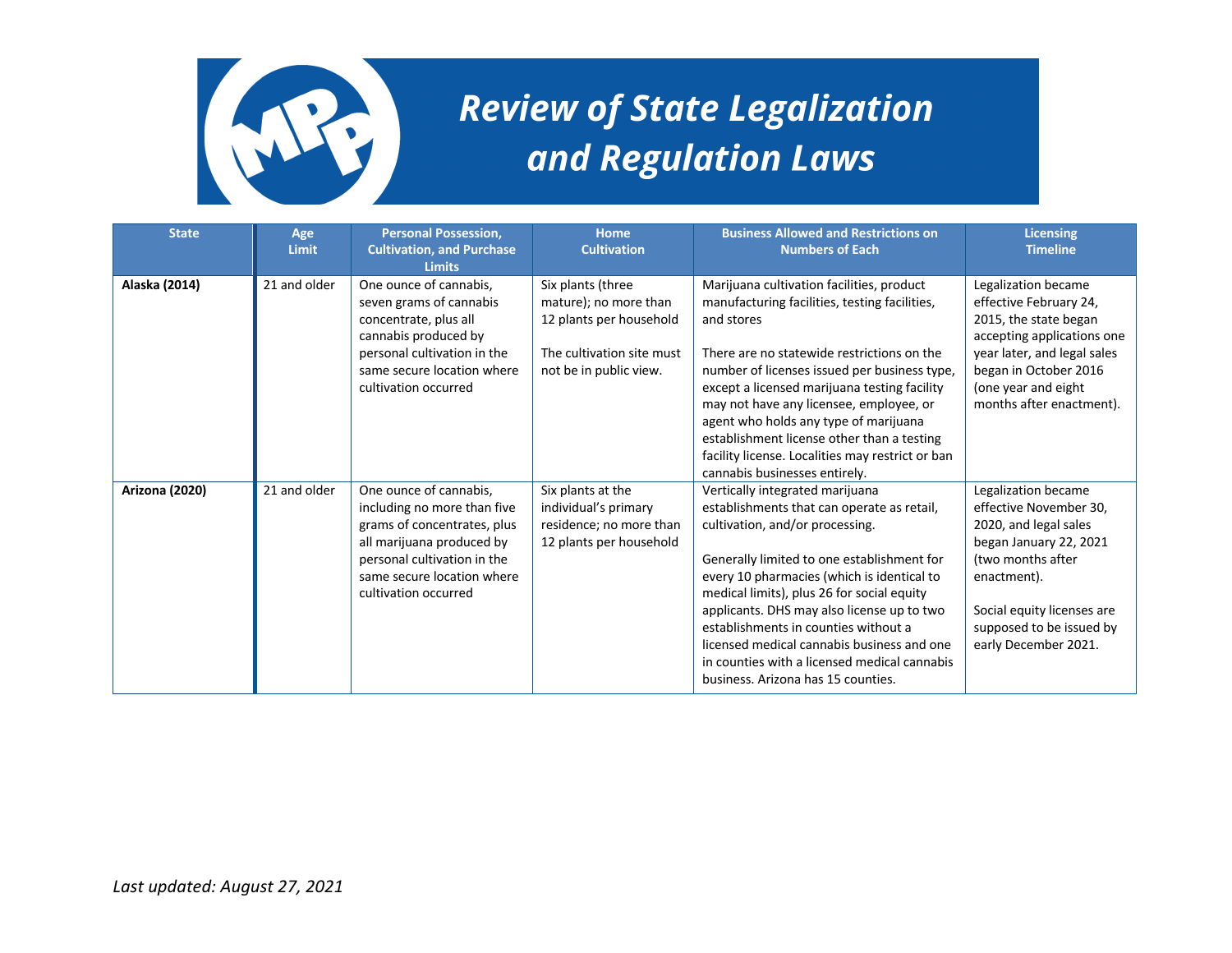| <b>State</b>       | Age          | <b>Personal Possession,</b>                                                                                                                                                                                                                                                 | <b>Home</b>                                                                                                                                                                                                                                                                                                          | <b>Business Allowed and</b>                                                                                                                                                                                                                                                                                                                                                                                                                                                                                                                                        | <b>Licensing</b>                                                                                                                                                                                                                                                                                                                                                                                             |
|--------------------|--------------|-----------------------------------------------------------------------------------------------------------------------------------------------------------------------------------------------------------------------------------------------------------------------------|----------------------------------------------------------------------------------------------------------------------------------------------------------------------------------------------------------------------------------------------------------------------------------------------------------------------|--------------------------------------------------------------------------------------------------------------------------------------------------------------------------------------------------------------------------------------------------------------------------------------------------------------------------------------------------------------------------------------------------------------------------------------------------------------------------------------------------------------------------------------------------------------------|--------------------------------------------------------------------------------------------------------------------------------------------------------------------------------------------------------------------------------------------------------------------------------------------------------------------------------------------------------------------------------------------------------------|
|                    | Limit        | <b>Cultivation, and Purchase</b><br><b>Limits</b>                                                                                                                                                                                                                           | <b>Cultivation</b>                                                                                                                                                                                                                                                                                                   | <b>Restrictions on Numbers of Each</b>                                                                                                                                                                                                                                                                                                                                                                                                                                                                                                                             | <b>Timeline</b>                                                                                                                                                                                                                                                                                                                                                                                              |
| California (2016)  | 21 and older | 28.5 grams (about an<br>ounce, including eight<br>grams of concentrate),<br>plus any cannabis grown<br>from an adult's plants;<br>anything over 28.5 grams<br>must be possessed at a<br>secure location at home                                                             | Six plants per household                                                                                                                                                                                                                                                                                             | Cultivators (14 types), retailers (2<br>types), distributors, testing labs,<br>manufacturers (2 types),<br>microbusinesses<br>No state limits on the numbers<br>of licenses, but localities may<br>restrict their numbers or ban.                                                                                                                                                                                                                                                                                                                                  | Legalization became effective<br>November 9, 2016, and the first<br>retail marijuana stores began<br>operating on January 1, 2018<br>(one year and two months after<br>enactment).                                                                                                                                                                                                                           |
| Colorado (2012)    | 21 and older | Two ounces, plus all<br>cannabis produced by<br>personal cultivation in the<br>same secure location<br>where cultivation<br>occurred                                                                                                                                        | Six plants (three<br>flowering)                                                                                                                                                                                                                                                                                      | Cultivation facilities, product<br>manufacturers, testing labs,<br>transporters, and retail stores<br>No state limits on the number of<br>licenses, but localities may<br>restrict their numbers or ban<br>them.                                                                                                                                                                                                                                                                                                                                                   | Legalization became effective<br>December 10, 2012, and the first<br>retailers opened on January 1,<br>2014 (one year and one month<br>after enactment).                                                                                                                                                                                                                                                     |
| Connecticut (2021) | 21 and older | 1.5 ounces, or its<br>equivalent, on one's<br>person<br>Five ounces, or its<br>equivalent, in a locked<br>container at home or<br>locked in glove box or<br>trunk<br>Equivalency: One ounce =<br>five grams concentrate or<br>500 milligrams of THC in<br>cannabis products | Starting July 1, 2023,<br>allows secure cultivation<br>of three mature and three<br>immature plants at home.<br>Decriminalizes first and<br>second offense cultivation<br>of three mature and three<br>immature plants before<br>July 1, 2023. First offense<br>carries a warning.<br>Household cap of 12<br>plants. | Retailers, hybrid retailers (which<br>sell both adult-use and medical<br>cannabis), cultivators (which<br>cultivate 15,000 square feet or<br>more), micro-cultivators (which<br>start between 2,000 and 10,000<br>square feet and can sell at retail),<br>product manufacturers, food and<br>beverage manufacturers,<br>product packagers, delivery<br>services, and transporters<br>Regulators will set numbers for<br>each license type. Initially, no<br>more than one retailer and one<br>micro-cultivator are allowed per<br>25,000 people in a municipality. | Lotteries will open no later than<br>30 days after the Social Equity<br>Council identifies criteria for<br>social equity applicants. This<br>should be by late 2021. Final<br>licenses must be in place within<br>16 months.<br>Existing medical businesses can<br>convert with hefty fees starting<br>sometime in 2021, with a<br>medical preservation plan. Sales<br>are expected to begin in May<br>2022. |
| Illinois (2019)    | 21 and older | Illinois residents: 30 grams<br>(just over an ounce), five<br>grams of concentrates,<br>infused products with up<br>to 500 milligrams of THC<br>Non-residents: Half those<br>amounts                                                                                        | Not allowed, other than<br>for registered patients<br>(\$200 fine for adult-use)<br>consumers to cultivate up<br>to five plants)                                                                                                                                                                                     | Dispensaries, infusers,<br>transporters, craft growers, and<br>cultivation centers<br>Licenses are awarded in phases,<br>with no limits on transporters.<br>The total number of retailers<br>cannot exceed 500.                                                                                                                                                                                                                                                                                                                                                    | Legalization became effective<br>and medical cannabis businesses<br>began adult-use sales on January<br>1, 2020. The first new licenses<br>were scheduled for May 1, 2020<br>but have been delayed.                                                                                                                                                                                                          |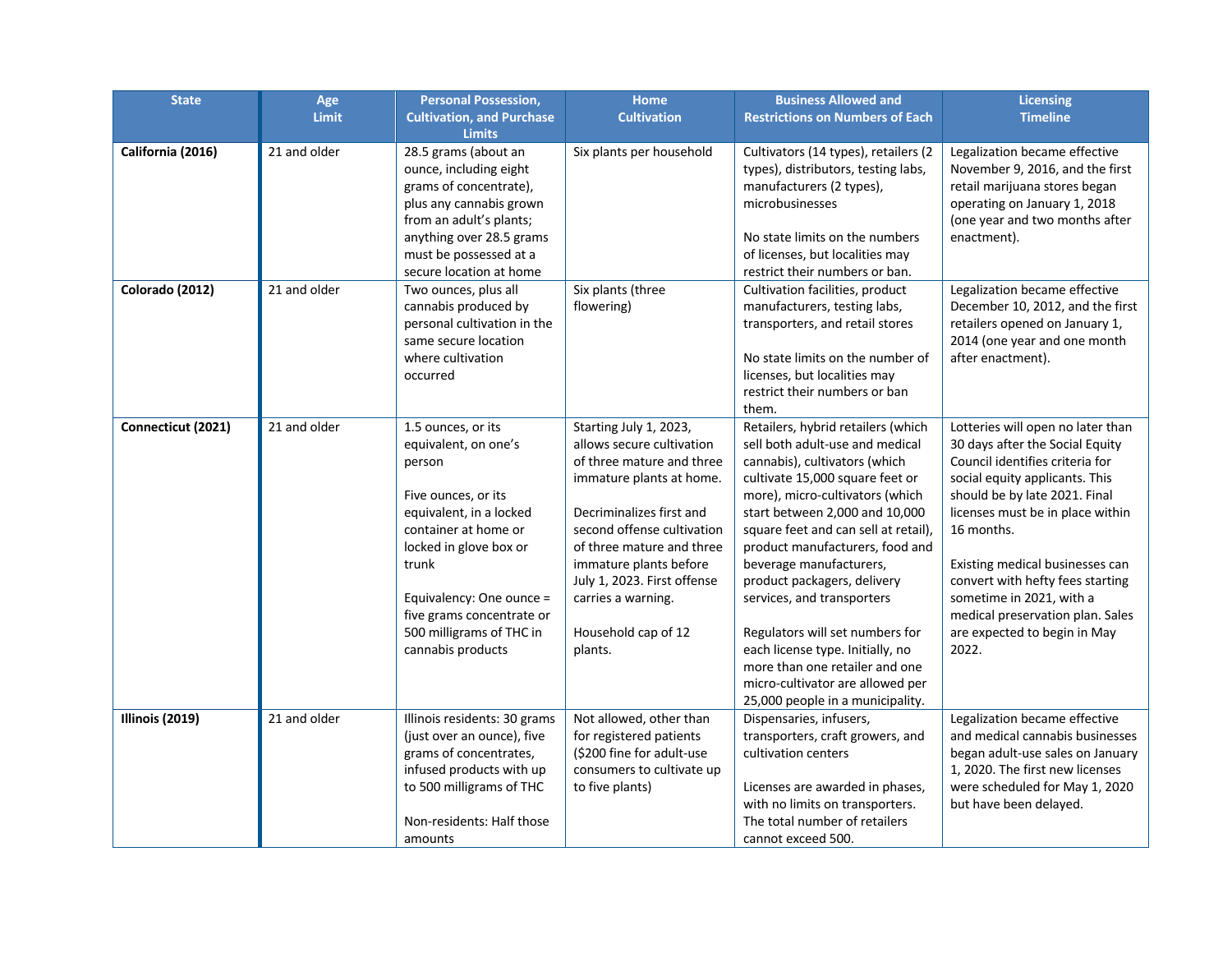| <b>State</b>         | Age<br><b>Limit</b> | <b>Personal Possession,</b><br><b>Cultivation, and Purchase</b><br><b>Limits</b>                                                                                                    | <b>Home</b><br><b>Cultivation</b>                                                                                                                                                   | <b>Business Allowed and Restrictions</b><br>on Numbers of Each                                                                                                                                                                                                                                                                                                                                                                                                                        | <b>Licensing</b><br><b>Timeline</b>                                                                                                                                                                                                                                                                              |
|----------------------|---------------------|-------------------------------------------------------------------------------------------------------------------------------------------------------------------------------------|-------------------------------------------------------------------------------------------------------------------------------------------------------------------------------------|---------------------------------------------------------------------------------------------------------------------------------------------------------------------------------------------------------------------------------------------------------------------------------------------------------------------------------------------------------------------------------------------------------------------------------------------------------------------------------------|------------------------------------------------------------------------------------------------------------------------------------------------------------------------------------------------------------------------------------------------------------------------------------------------------------------|
| <b>Maine (2016)</b>  | 21 and older        | 2.5 ounces (including up<br>to five grams<br>concentrate), plus all<br>cannabis produced by<br>personal cultivation in the<br>same secure location<br>where cultivation<br>occurred | Three flowering<br>plants, 12 immature<br>plants, and unlimited<br>seedlings; plants must<br>be tagged with the<br>grower's name, ID<br>number, and the<br>property owner's<br>name | Marijuana stores, cultivation facilities<br>(four types plus nurseries), product<br>manufacturing facilities, and testing<br>facilities<br>No state limits on the number of<br>licenses, but localities may restrict<br>their numbers or ban them.<br>Cultivation licenses will be limited<br>such that the maximum total plant<br>canopy in the state is 800K square<br>feet.                                                                                                        | Legalization became effective<br>January 30, 2017, and the first<br>legal adult-use sales began on<br>October 9, 2020 (three years and<br>nine months enactment).                                                                                                                                                |
| Massachusetts (2016) | 21 and older        | One ounce (including up<br>to five grams<br>concentrate); in a locked<br>location at one's home: 10<br>ounces and any cannabis<br>grown from an adult's<br>plants                   | Up to six plants per<br>person, with no more<br>than 12 plants on the<br>premises                                                                                                   | Cultivation facilities, craft cannabis<br>cooperatives, product manufacturers,<br>testing labs, research labs,<br>transporters, stores, and<br>microbusinesses; more types may be<br>available later<br>No state limits on the number of<br>licenses, but localities may restrict<br>their numbers or ban them.                                                                                                                                                                       | Legalization became effective<br>December 15, 2016. Applications<br>were first accepted in Spring<br>2018 from priority applicants<br>(social equity applicants and<br>existing medical businesses), and<br>legal sales began November 20,<br>2018 (one year and 11 months<br>after enactment).                  |
| Michigan (2018)      | 21 and older        | 2.5 ounces and 15 grams<br>of concentrates (up to 10<br>ounces may be kept in the<br>home, so long as any<br>amount over 2.5 ounces is<br>kept under lock and key)                  | Home cultivation is<br>permitted. An adult<br>may cultivate up to 12<br>plants (with no more<br>than 12 plants on the<br>premises).                                                 | Growers, safety compliance facilities,<br>processors, microbusinesses (limited<br>to 150 plants or less; can sell directly<br>to consumers), retailers, and secure<br>transporters<br>The act forbids regulators from<br>establishing a limit on the number of<br>any type of state licenses that may be<br>granted. The act allows regulators to<br>issue other types of licenses,<br>including licenses for onsite<br>consumption, consumption for<br>special events, and research. | Legalization became effective<br>December 6, 2018, and the first<br>legal sales occurred on<br>December 1, 2019 (one year<br>after enactment). For the first<br>two years after the department<br>began accepting applications,<br>licenses could only be issued to<br>existing medical marijuana<br>facilities. |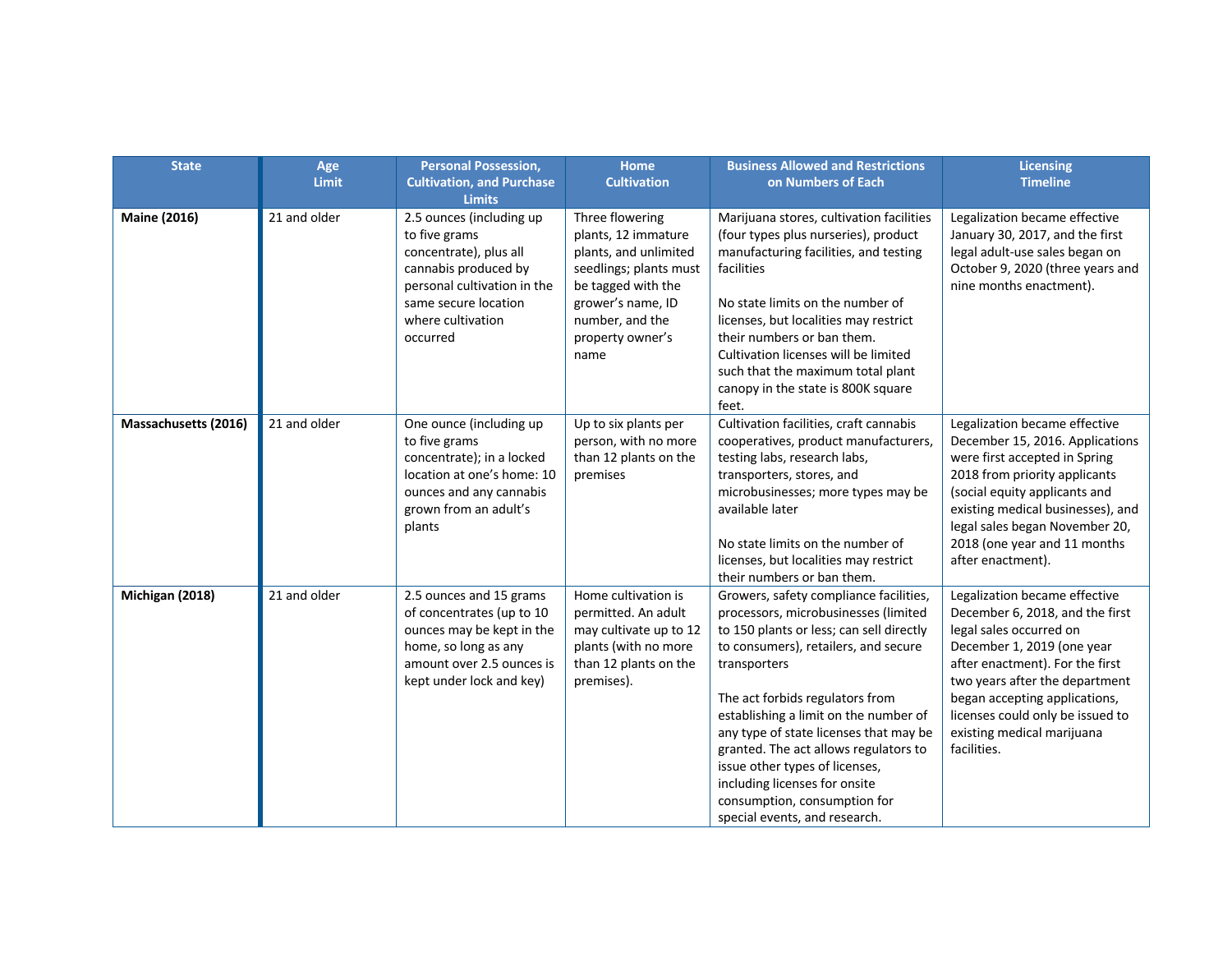| <b>State</b>          | Age          | <b>Personal Possession,</b>                              | <b>Home</b>                                | <b>Businesses Allowed and Restrictions</b>  | <b>Licensing</b>                                             |
|-----------------------|--------------|----------------------------------------------------------|--------------------------------------------|---------------------------------------------|--------------------------------------------------------------|
|                       | <b>Limit</b> | <b>Cultivation, and Purchase</b>                         | <b>Cultivation</b>                         | on Numbers of Each                          | <b>Timeline</b>                                              |
|                       |              | <b>Limits</b>                                            |                                            |                                             |                                                              |
| <b>Montana (2020)</b> | 21 and older | One ounce of cannabis,                                   | Two mature plants                          | Retailers, infused product manufacturers    | Legalization became effective                                |
|                       |              | eight grams of                                           | and two seedlings                          | cultivators, and labs                       | January 1, 2021, and the                                     |
|                       |              | concentrates, plus any                                   |                                            |                                             | department will begin accepting                              |
|                       |              | cannabis grown from an                                   |                                            | Cultivators are divided in into at least 10 | applications on January 1, 2022.                             |
|                       |              | adult's plants in a secure                               |                                            | tiers, based on the canopy size, and may    | It has 30 days to process                                    |
|                       |              | location                                                 |                                            | move tiers. There are no numerical          | applications from existing                                   |
|                       |              |                                                          |                                            | restrictions on licenses.                   | medical providers, who will be                               |
|                       |              |                                                          |                                            |                                             | the only licensees for the first 18                          |
|                       |              |                                                          |                                            |                                             | months. It will have 90 days to                              |
|                       |              |                                                          |                                            |                                             | process new applicant licenses.                              |
| <b>Nevada (2016)</b>  | 21 and older | One ounce (including 1/8                                 | Home cultivation is                        | Cultivation facilities, testing facilities, | Legalization became effective                                |
|                       |              | ounce of concentrate), plus                              | permitted only for                         | manufacturers, distributors, and stores     | January 1, 2017. Applications                                |
|                       |              | any cannabis grown from an<br>adult's plants in a secure | persons living at<br>least 25 miles from a | Maximum number of retail stores,            | from existing medical marijuana<br>businesses were initially |
|                       |              | location                                                 | retail marijuana                           | unless the locality requests more: (1)      | accepted in May 2017. Adult-use                              |
|                       |              |                                                          | store. A person may                        | 80 per county with a population             | sales began on July 1, 2017 (six                             |
|                       |              |                                                          | grow up to six                             | greater than 700,000; (2) 20 per            | months after enactment).                                     |
|                       |              |                                                          | plants, in a secure                        | county of 100,000-699,999; (3) four         |                                                              |
|                       |              |                                                          | location, but no                           | per county with 55,000 to 99,9999           | In September 2018, the state                                 |
|                       |              |                                                          | more than 12 plants                        | residents; (4) two per county with          | held an application process for                              |
|                       |              |                                                          | per household.                             | under 55,000 residents                      | applicants that were not medical                             |
|                       |              |                                                          |                                            |                                             | marijuana licensees.                                         |
| New Jersey (2020)     | 21 and older | Six ounces or less of                                    | Home cultivation is                        | Cannabis cultivators, manufacturers,        | Legalization became effective                                |
|                       |              | cannabis, 17 grams or less                               | not allowed.                               | wholesalers, distributors, retailers,       | February 22, 2021, and legal                                 |
|                       |              | of hashish                                               |                                            | onsite consumption, and delivery            | sales have not yet begun. The                                |
|                       |              |                                                          |                                            |                                             | Cannabis Regulatory Commission                               |
|                       |              |                                                          |                                            | For most types of licenses, regulators      | will begin accepting and                                     |
|                       |              |                                                          |                                            | will determine the total number of          | processing applications for                                  |
|                       |              |                                                          |                                            | licenses issued. However, it may            | licenses and conditional licenses                            |
|                       |              |                                                          |                                            | license no more than 37 cannabis            | 30 days after the commission's                               |
|                       |              |                                                          |                                            | cultivators, including existing medical     | initial rules and regulations have                           |
|                       |              |                                                          |                                            | businesses (ATCs) to operate at one         | been adopted.                                                |
|                       |              |                                                          |                                            | time. The cap does not apply to             |                                                              |
|                       |              |                                                          |                                            | microbusiness cultivators.                  |                                                              |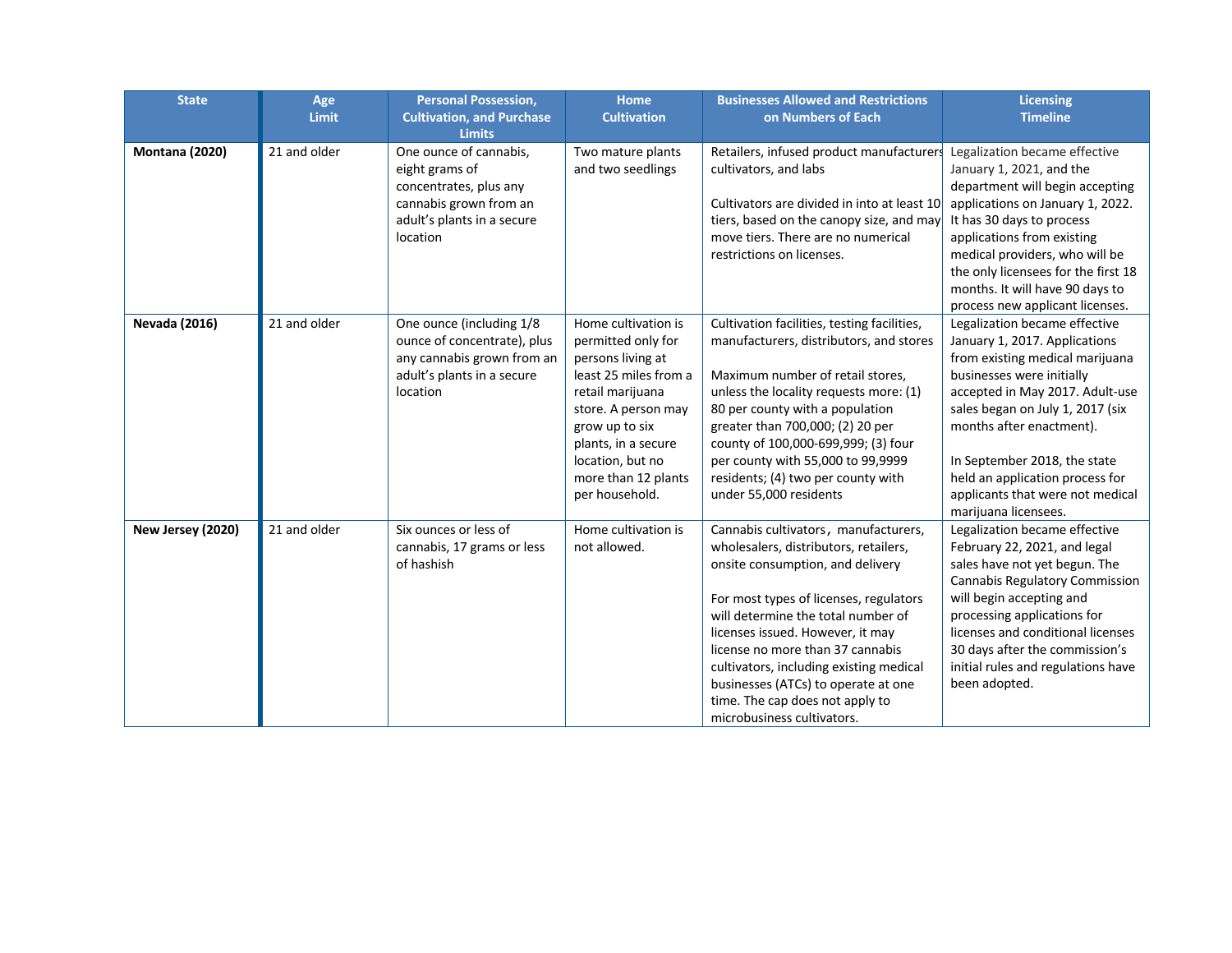| <b>State</b>           | Age          | <b>Personal Possession,</b>      | <b>Home</b>            | <b>Business Allowed and Restrictions</b> | <b>Licensing</b>                        |
|------------------------|--------------|----------------------------------|------------------------|------------------------------------------|-----------------------------------------|
|                        | Limit        | <b>Cultivation, and Purchase</b> | <b>Cultivation</b>     | on Numbers of Each                       | <b>Timeline</b>                         |
|                        |              | <b>Limits</b>                    |                        |                                          |                                         |
| New Mexico (2021)      | 21 and older | After June 29, 2021, two         | After June 29, 2021,   | The Cannabis Control Division will       | Legalization became effective on        |
|                        |              | ounces of marijuana, up to       | six mature and six     | license 10 types of cannabis             | April 12, 2021. By September 1,         |
|                        |              | 16 grams of concentrated         | immature plants per    | businesses: couriers, producers          | 2021, the Cannabis Control Division     |
|                        |              | marijuana, and 800               | adult, with a          | (growers), manufacturers,                | will start accepting applications for   |
|                        |              | milligrams of edible             | maximum of 12          | retailers, microbusinesses,              | producers, microbusiness                |
|                        |              | cannabis                         | mature plants per      | cannabis consumption areas,              | producers, and from medical             |
|                        |              |                                  | household              | vertically integrated                    | cannabis businesses. Rules are due      |
|                        |              |                                  |                        | establishments, research                 | by January 1, 2022. By January 1,       |
|                        |              |                                  |                        | laboratories, testing laboratories,      | 2022, the Division will accept          |
|                        |              |                                  |                        | and integrated microbusinesses.          | applications for all other license      |
|                        |              |                                  |                        |                                          | types, including for cannabis           |
|                        |              |                                  |                        | The number of licenses is not            | education and training programs.        |
|                        |              |                                  |                        | specified in the statute.                | Legal sales will begin on a date set    |
|                        |              |                                  |                        |                                          | by the Division, which can be no        |
|                        |              |                                  |                        |                                          | later than April 1, 2022.               |
| <b>New York (2021)</b> | 21 and older | Three ounces and 24              | Allowed within 18      | Regulators will award licenses to        | Legalization became effective           |
|                        |              | grams of cannabis                | months of the first    | produce, process, test, dispense,        | March 31, 2021. Licensing will begin    |
|                        |              | concentrate                      | adult-use sales, after | distribute, and deliver marijuana.       | after the Office of Cannabis            |
|                        |              |                                  | rules have been        | The number of licenses that will         | Management (OCM) issues and             |
|                        |              |                                  | crafted. Three mature  | be determined is not specified in        | implements regulations establishing     |
|                        |              |                                  | and three immature     | the statute. It will apparently be       | the application process for different   |
|                        |              |                                  | plants, with a         | determined by regulation. Vertical       | license types. The timeline in the bill |
|                        |              |                                  | household cap of       | integration is restricted.               | is unclear, but the absolute earliest   |
|                        |              |                                  | double that.           |                                          | legal sales can begin is April 1, 2022. |
| <b>Oregon (2014)</b>   | 21 and older | One ounce of usable              | Four plants, with a    | Marijuana producers (growers),           | Legalization became effective July 1,   |
|                        |              | cannabis; 16 ounces of           | limit of four plants   | processors (extract and product          | 2015, and as an interim measure,        |
|                        |              | cannabis-infused solids; 72      | per residence          | manufacturers), wholesalers, and         | medical dispensaries were allowed       |
|                        |              | ounces of cannabis-              |                        | retailers. There are no set limits,      | to sell cannabis to adults beginning    |
|                        |              | infused liquids, five grams      |                        | but regulators may refuse to grant       | October 1, 2015 (three months after     |
|                        |              | of extracts/concentrates;        |                        | a license based on supply and            | enactment). The Oregon Liquor           |
|                        |              | also up to eight ounces in       |                        | demand, or if doing so in the            | Control Commission began                |
|                        |              | a residence if it was grown      |                        | locality set out in the application is   | accepting applications for marijuana    |
|                        |              | in the home                      |                        | not demanded by public interest          | businesses on January 4, 2016,          |
|                        |              |                                  |                        | or convenience.                          | which opened in October 2016.           |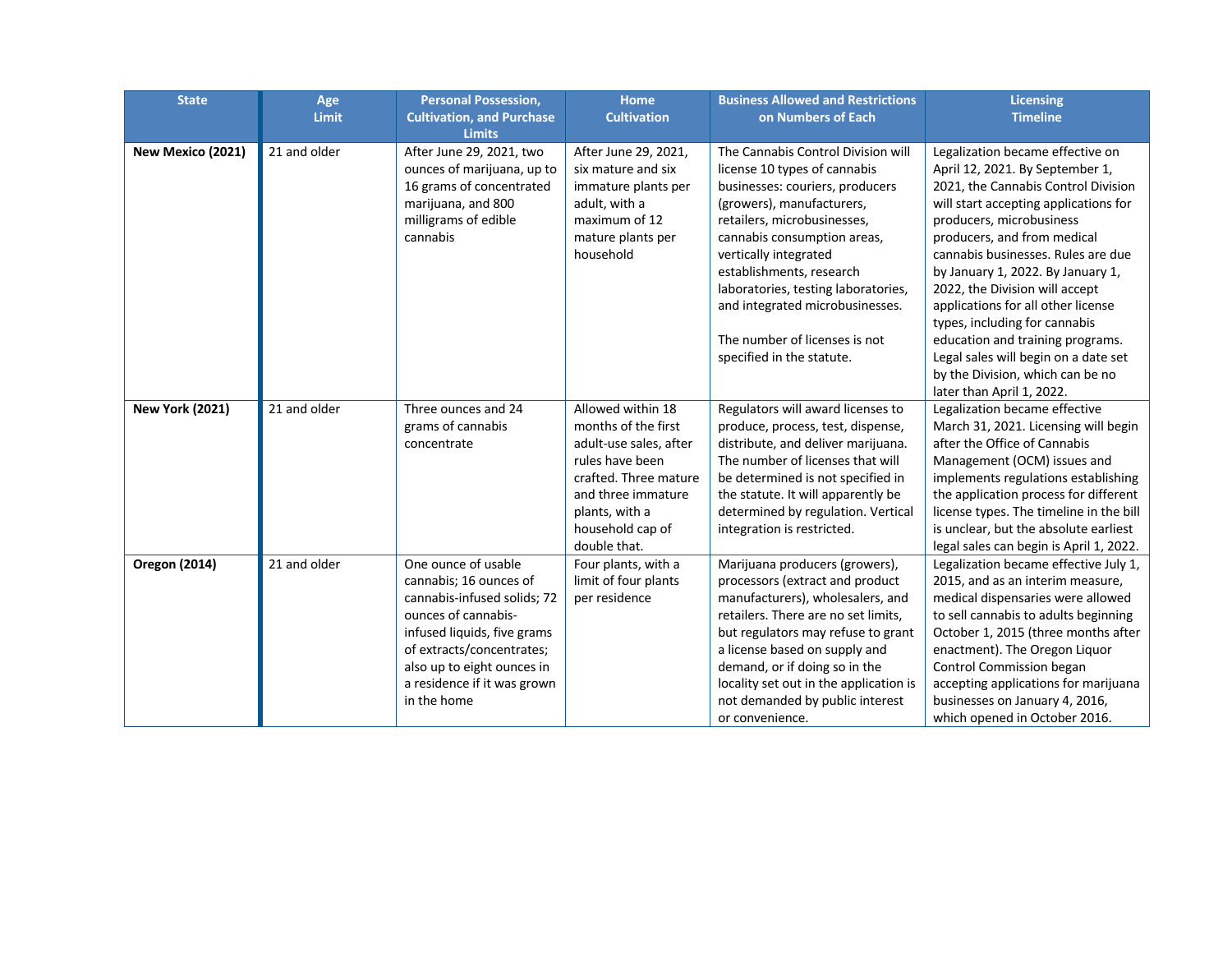| <b>State</b>                                                                      | Age<br><b>Limit</b> | <b>Personal Possession,</b><br><b>Cultivation, and Purchase</b><br><b>Limits</b>                                                                                                                       | <b>Home</b><br><b>Cultivation</b>                                                                                                                                                                   | <b>Business Allowed and Restrictions on</b><br><b>Numbers of Each</b>                                                                                                                                                                                                                                                                                                   | <b>Licensing</b><br><b>Timeline</b>                                                                                                                                                                                                                                                                                                                                                                                                                             |
|-----------------------------------------------------------------------------------|---------------------|--------------------------------------------------------------------------------------------------------------------------------------------------------------------------------------------------------|-----------------------------------------------------------------------------------------------------------------------------------------------------------------------------------------------------|-------------------------------------------------------------------------------------------------------------------------------------------------------------------------------------------------------------------------------------------------------------------------------------------------------------------------------------------------------------------------|-----------------------------------------------------------------------------------------------------------------------------------------------------------------------------------------------------------------------------------------------------------------------------------------------------------------------------------------------------------------------------------------------------------------------------------------------------------------|
| <b>South Dakota</b><br>(2020)                                                     | 21 and older        | One ounce of cannabis,<br>including up to eight grams<br>of concentrates, plus all<br>cannabis produced by<br>personal cultivation in the<br>same secure location<br>where the cultivation<br>occurred | Three plants if there<br>are no retail stores in<br>the local jurisdiction.<br>Localities with<br>retailers can opt-in to<br>allowing home<br>cultivation. Six plants<br>per household cap.         | Retailers, cultivators, wholesalers,<br>distributors, and testing facilities. Details<br>may be fleshed out by the legislature.                                                                                                                                                                                                                                         | Legalization becomes effective July<br>1, 2021, but on February 8, 2021, a<br>circuit court judge ruled in favor of<br>a lawsuit that argued Amendment<br>A was unconstitutional. This<br>prevents legalization from going<br>into effect, pending a higher<br>court's decision. The department<br>must issue rules by April 1, 2022. It<br>then has no more than 90 days to<br>approve or reject applications for<br>licenses.                                 |
| Vermont (2018<br>personal<br>possession/<br>cultivation, 2020<br>regulated sales) | 21 and older        | Up to one ounce, five<br>grams of hashish                                                                                                                                                              | Two mature and four<br>immature plants<br>(same limit for entire<br>residence)                                                                                                                      | Retailers, cultivators, product<br>manufacturers, wholesalers, labs, and<br>integrated licenses                                                                                                                                                                                                                                                                         | Legalization became effective July<br>1, 2018. By May 1, 2022, licenses<br>will begin being issued for small<br>cultivators, integrated licensees,<br>and testing labs, and integrated<br>licensees may begin selling to adult<br>consumers. The first larger<br>cultivation licenses will be issued<br>by June 1, 2022; licensing for<br>product manufacturers and<br>wholesalers begins by August 1,<br>2022; and retail licensing begins<br>October 1, 2022. |
| Virginia (2021)                                                                   | 21 and older        | Starting on July 1, 2021, up<br>to one ounce of cannabis,<br>or the equivalent amount<br>of cannabis products                                                                                          | Starting on July 1,<br>2021, up to four<br>cannabis plants. The<br>four-plant cap also<br>applies to households.<br>Each plant must have<br>a tag with identifying<br>information on the<br>grower. | The Cannabis Control Authority would<br>establish the number of licensees, which<br>could not exceed 400 retailers, 25<br>wholesalers, 450 cultivators, and 60 product<br>manufacturers. Those figures would not<br>count existing medical cannabis businesses<br>and hemp processors. It would also approve<br>labs. Details could change upon<br>reenactment in 2022. | Legalization becomes effective July<br>1, 2021, and sales would begin no<br>earlier than January 1, 2024.                                                                                                                                                                                                                                                                                                                                                       |
| Washington<br>(2012)                                                              | 21 and older        | Up to an ounce of<br>cannabis, 16 ounces of<br>cannabis-infused solids.<br>and 72 ounces of cannabis-<br>infused liquids                                                                               | Home cultivation is<br>not allowed. (Medical<br>cannabis patients,<br>however, are allowed<br>to cultivate.)                                                                                        | Marijuana producers, processors, retailers,<br>and transporters<br>The state limits the number of retailers. In<br>2016, the original limit was increased to 556.                                                                                                                                                                                                       | Legalization became effective<br>December 6, 2012, and the first<br>adult-use stores opened in July<br>2014 (one year and seven months<br>after enactment).                                                                                                                                                                                                                                                                                                     |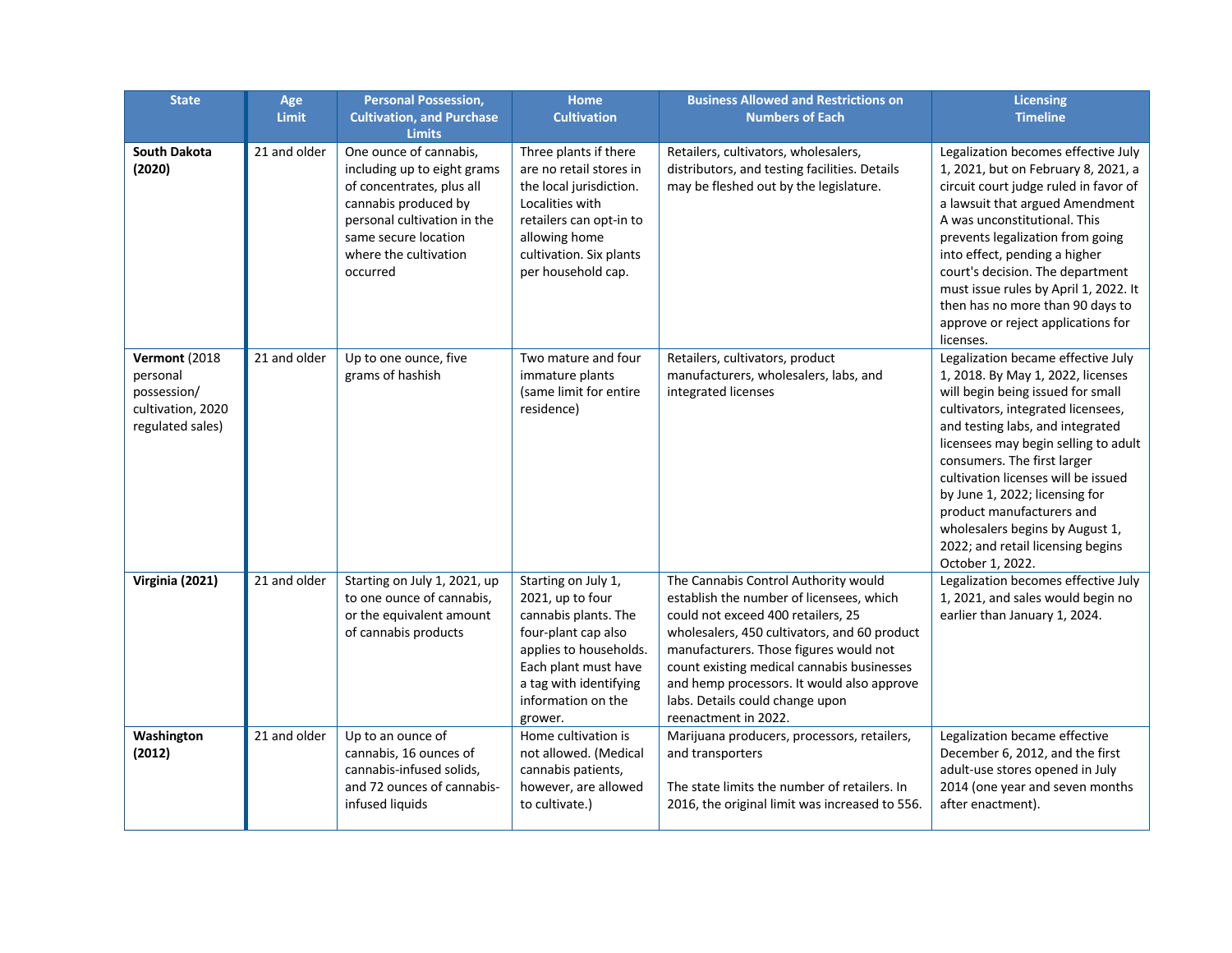| <b>State</b>   | <b>Oversight</b><br><b>Agency</b>                                        | <b>Tax Rate and</b><br><b>Method</b>                                                                                                                                                                                                                  | <b>Revenue</b><br><b>Disposition</b>                                                                                                                                                                                                                                                                                                                                                                                                                                                                                                                                                                                                                                                                                                                                                                                                                                                                      | Local<br><b>Role</b>                                                                                                                                                                                                                                                                             | <b>How Licensees are</b><br><b>Determined</b>                                                                                                                                                                                                                                                                                                                                                                                                                                                                                           |
|----------------|--------------------------------------------------------------------------|-------------------------------------------------------------------------------------------------------------------------------------------------------------------------------------------------------------------------------------------------------|-----------------------------------------------------------------------------------------------------------------------------------------------------------------------------------------------------------------------------------------------------------------------------------------------------------------------------------------------------------------------------------------------------------------------------------------------------------------------------------------------------------------------------------------------------------------------------------------------------------------------------------------------------------------------------------------------------------------------------------------------------------------------------------------------------------------------------------------------------------------------------------------------------------|--------------------------------------------------------------------------------------------------------------------------------------------------------------------------------------------------------------------------------------------------------------------------------------------------|-----------------------------------------------------------------------------------------------------------------------------------------------------------------------------------------------------------------------------------------------------------------------------------------------------------------------------------------------------------------------------------------------------------------------------------------------------------------------------------------------------------------------------------------|
| Alaska (2014)  | Marijuana Control<br>Board (previously,<br>the Alcohol Control<br>Board) | \$50/ounce excise tax on<br>marijuana flower sold at<br>wholesale; \$15/ounce on<br>trim<br>Immature or abnormal<br>bud is taxed at \$25 per<br>ounce; trim is taxed at<br>\$15 per ounce; and<br>clones are taxed at a flat<br>rate of \$1 per clone | The Tax Division deposits all revenue from the<br>marijuana tax into the General Fund. In 2016,<br>the Alaska Legislature created a sub-fund<br>within the General Fund, the Recidivism<br>Reduction Fund, and directed the Alaska<br>Department of Administration to separately<br>account for 50% of the marijuana tax collected<br>and deposit it into the Recidivism Reduction<br>Fund for treatment in prisons, reentry support<br>services, pretrial services and supervision,<br>violence prevention programming, and crime<br>victims' services. The Legislature may use the<br>annual estimated balance in the fund to make<br>appropriations to the departments of<br>Corrections, Public Safety, and Health and<br>Social Services for recidivism programs.<br>Beginning October 2018, 25% of marijuana tax<br>revenue is deposited into the Marijuana<br><b>Education and Treatment Fund.</b> | Municipal<br>governments may<br>enact ordinances that<br>govern the time,<br>place, manner, and<br>number of marijuana<br>businesses that can<br>operate.<br>Opt-out: Local<br>governments may also<br>ban marijuana<br>businesses altogether<br>through an ordinance<br>or by voter initiative. | Applicants must meet<br>minimum requirements as<br>established in rules<br>adopted by the Marijuana<br>Control Board. All qualified<br>applicants are approved,<br>provided they are allowed<br>under local law. Once you<br>can demonstrate<br>possession of a suitable<br>property or a lease or<br>rental agreement, you may<br>begin the application<br>process.                                                                                                                                                                    |
| Arizona (2020) | Department of<br><b>Health Services</b>                                  | 16% retail excise tax,<br>plus Transaction<br>Privilege Tax, which is<br>currently 5.6%<br>The rates would be<br>reduced if cannabis is<br>legalized federally, and<br>the total tax burden<br>would otherwise exceed<br>30%.                         | After covering costs of administration,<br>including for expungement: 33% to community<br>college districts for job training and STEM;<br>31.4% to municipal police, sheriff, and fire<br>departments (fire districts based on enrollees<br>in retirement); 25.4% to the state's Highway<br>User Revenue Fund; 10% for a new Justice<br>Reinvestment Fund; and 0.2% to the AG for<br>enforcement of the chapter.                                                                                                                                                                                                                                                                                                                                                                                                                                                                                          | Local regulation,<br>zoning, and licensing<br>are allowed, as are<br>local bans, including of<br>delivery. Localities<br>may limit the time,<br>place, and number of<br>marijuana businesses,<br>and they may also<br>regulate signage.                                                          | Existing medical cannabis<br>businesses licensed first;<br>other licenses issued via<br>"random selection." Only<br>an individual who is at least<br>21 years of age and has<br>passed a criminal record<br>check for an excluded<br>felony offense may be a<br>principal officer or board<br>member on an application<br>for a cannabis dispensary<br>registration certificate.<br>Overall, 145 licenses are<br>available for qualified early<br>applicants, and at least 26<br>licenses are reserved for<br>social equity applicants. |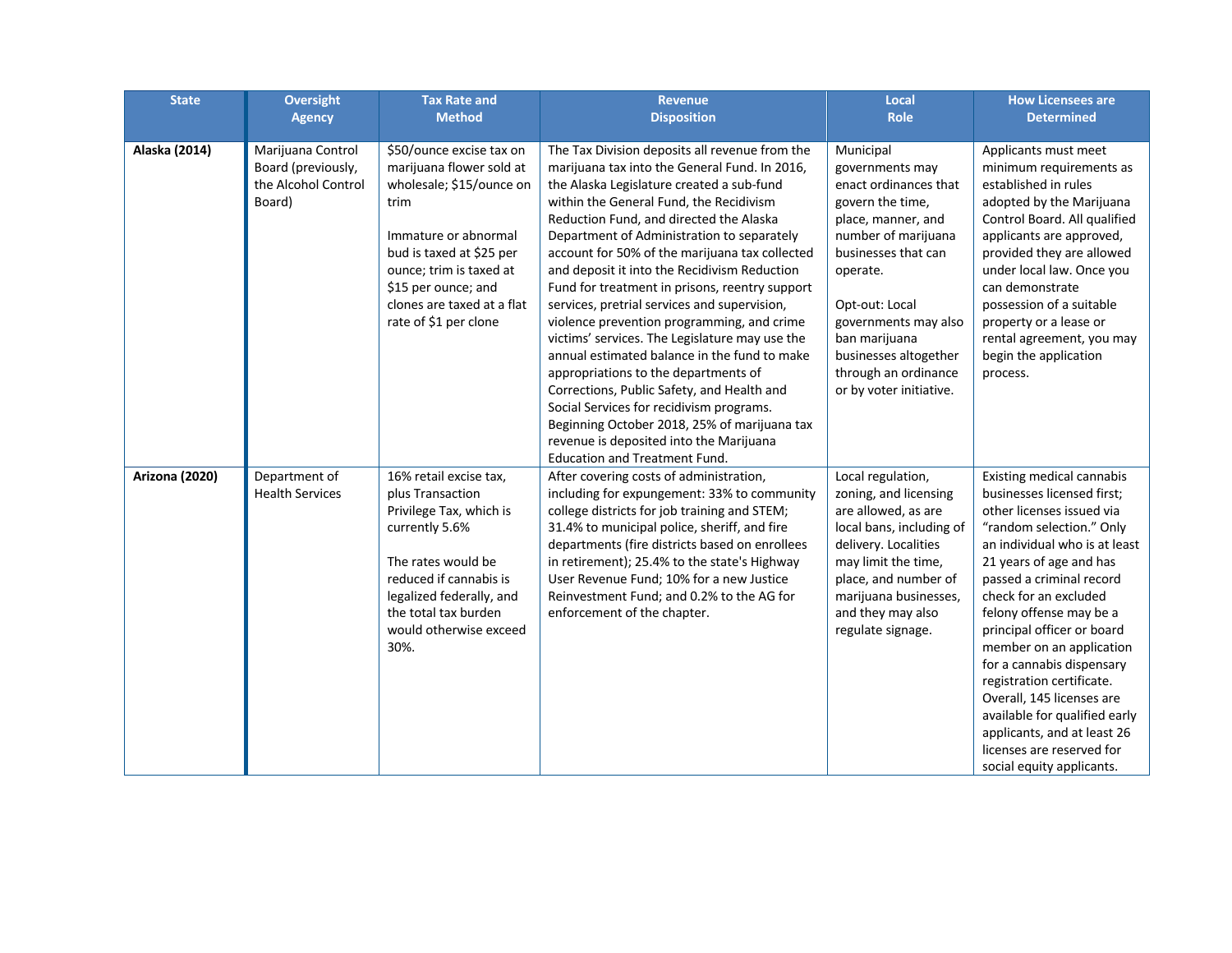| <b>State</b>      | <b>Oversight</b>                                                                                                                                                                                                                                                    | <b>Tax Rate and</b>                                                                                                                                                                                                                                                                                                                              | <b>Revenue</b>                                                                                                                                                                                                                                                                                                                                                                                                                                                                                                                                                                                                                                                                                                                                             | Local                                                                                                                                                                                                                                                     | <b>How Licensees are Determined</b>                                                                                                                                                                                                                                                                                                                                                                                                                                                                                                                                                                                                                                                                                   |
|-------------------|---------------------------------------------------------------------------------------------------------------------------------------------------------------------------------------------------------------------------------------------------------------------|--------------------------------------------------------------------------------------------------------------------------------------------------------------------------------------------------------------------------------------------------------------------------------------------------------------------------------------------------|------------------------------------------------------------------------------------------------------------------------------------------------------------------------------------------------------------------------------------------------------------------------------------------------------------------------------------------------------------------------------------------------------------------------------------------------------------------------------------------------------------------------------------------------------------------------------------------------------------------------------------------------------------------------------------------------------------------------------------------------------------|-----------------------------------------------------------------------------------------------------------------------------------------------------------------------------------------------------------------------------------------------------------|-----------------------------------------------------------------------------------------------------------------------------------------------------------------------------------------------------------------------------------------------------------------------------------------------------------------------------------------------------------------------------------------------------------------------------------------------------------------------------------------------------------------------------------------------------------------------------------------------------------------------------------------------------------------------------------------------------------------------|
|                   | <b>Agency</b>                                                                                                                                                                                                                                                       | <b>Method</b>                                                                                                                                                                                                                                                                                                                                    | <b>Disposition</b>                                                                                                                                                                                                                                                                                                                                                                                                                                                                                                                                                                                                                                                                                                                                         | <b>Role</b>                                                                                                                                                                                                                                               |                                                                                                                                                                                                                                                                                                                                                                                                                                                                                                                                                                                                                                                                                                                       |
|                   |                                                                                                                                                                                                                                                                     |                                                                                                                                                                                                                                                                                                                                                  |                                                                                                                                                                                                                                                                                                                                                                                                                                                                                                                                                                                                                                                                                                                                                            |                                                                                                                                                                                                                                                           |                                                                                                                                                                                                                                                                                                                                                                                                                                                                                                                                                                                                                                                                                                                       |
| California (2016) | Primarily the<br><b>Bureau of Cannabis</b><br>Control in the<br>Department of<br><b>Consumer Affairs;</b><br>also, the<br>Department of Food<br>and Agriculture<br>(cultivation) and the<br>Department of<br><b>Public Health</b><br>(cannabis-infused<br>products) | A cultivation tax of<br>\$9.25 per ounce for<br>flowers, \$2.75 per<br>ounce for leaves, and<br>\$1.29 per ounce of<br>fresh cannabis plant;<br>15% cannabis-specific<br>sales tax; 7.25%<br>standard state sales<br>tax; and automatic<br>local sales tax of up to<br>1%.<br>Registered patients do<br>not pay the standard<br>state sales tax. | After covering regulatory costs, each year: \$10<br>million to community reinvestment in areas hit<br>hard by the drug war, including job placement,<br>mental health, reentry (increases to \$50 million<br>starting FY 22-23); \$10 million to universities to<br>study the impacts of legalization (until FY 28-<br>29); \$2 million for medical cannabis research;<br>and \$3 million for road safety including DUID<br>protocols. Of the remainder, 60% to youth<br>treatment, prevention, and early intervention;<br>20% to restore environmental damage from<br>cannabis grows; and 20% to the State and Local<br>Government Law Enforcement Fund. (In FY 19-<br>20, allocations included \$140.8 million for<br>childcare for low-income workers.) | Businesses can only<br>operate if they are<br>allowed under local<br>ordinances.<br>Localities may<br>require permits,<br>too.<br>Opt-out:<br>Municipalities can<br>limit marijuana<br>businesses by<br>ordinance until<br>2019, then by<br>popular vote. | Licensing priority is given to<br>applicants who can demonstrate<br>they have acted in compliance<br>with the Compassionate Use Act<br>since September 1, 2016.                                                                                                                                                                                                                                                                                                                                                                                                                                                                                                                                                       |
| Colorado (2012)   | Department of<br>Revenue, Marijuana<br>Enforcement<br>Division (MED)                                                                                                                                                                                                | A 15% excise tax is<br>levied at the<br>wholesale level and a<br>separate 15% special<br>sales tax applies to<br>retail sales. Local sales<br>taxes typically apply.<br>Medical patients pay a<br>lower rate.                                                                                                                                    | Excise tax: Since mid-2019: 90% or the first \$40<br>million, whichever is greater, to capital<br>construction for schools. The remainder goes to<br>the Public School Fund.<br>Sales tax: 10% to local governments based on<br>the percent of marijuana sales in their<br>boundaries. Of the remainder: 15.56% percent<br>to the General Fund, 12.5% to school districts,<br>and 71.8% to the Marijuana Tax Cash Fund for<br>health care, monitoring marijuana health<br>effects, health education, substance abuse<br>prevention and treatment programs, and law<br>enforcement.                                                                                                                                                                         | Cities and counties<br>are allowed to<br>prohibit marijuana<br>establishments or<br>limit their number.<br>They may also enact<br>ordinances<br>restricting the time,<br>place, and manner<br>of business.                                                | Initially, only licensed medical<br>marijuana businesses could<br>apply. Now, any qualified<br>applicant may be licensed,<br>although local governments may<br>limit the number. In that event.<br>the Marijuana Enforcement<br>Division (MED) decides who to<br>license, while considering the<br>locality's preference. All<br>applications include deep<br>criminal and financial<br>background checks, and each<br>application must come with<br>detailed and accurate floor<br>plans of the potential retail<br>operation. All owners, officers,<br>managers, and employees of a<br>retail operation must be<br>Colorado residents (owners<br>must be residents for at least<br>two years prior to application). |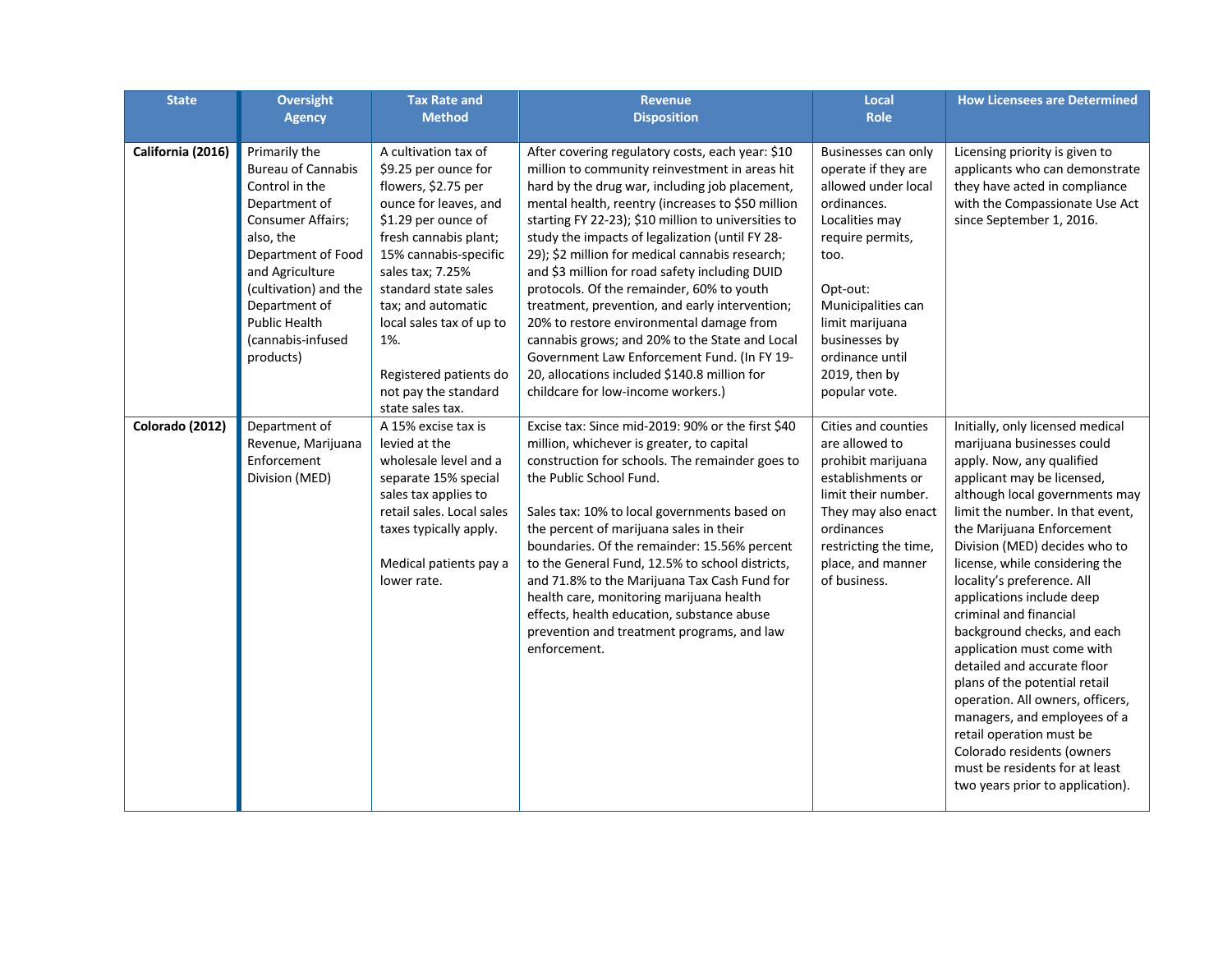| <b>State</b>       | <b>Oversight Agency</b>                                                                                                                                                                                                                                                                                      | <b>Tax Rate and</b>                                                                                                                                                                                                                                                                                                   | <b>Revenue</b>                                                                                                                                                                                                                                                                                                                                                                                                                                                                                                                                                                                                                                                                                                                                | <b>Local Role</b>                                                                                                                                                                                                                                                                                                                                | <b>How Licensees are</b>                                                                                                                                                                                                                                                                                                                                                                                                                              |
|--------------------|--------------------------------------------------------------------------------------------------------------------------------------------------------------------------------------------------------------------------------------------------------------------------------------------------------------|-----------------------------------------------------------------------------------------------------------------------------------------------------------------------------------------------------------------------------------------------------------------------------------------------------------------------|-----------------------------------------------------------------------------------------------------------------------------------------------------------------------------------------------------------------------------------------------------------------------------------------------------------------------------------------------------------------------------------------------------------------------------------------------------------------------------------------------------------------------------------------------------------------------------------------------------------------------------------------------------------------------------------------------------------------------------------------------|--------------------------------------------------------------------------------------------------------------------------------------------------------------------------------------------------------------------------------------------------------------------------------------------------------------------------------------------------|-------------------------------------------------------------------------------------------------------------------------------------------------------------------------------------------------------------------------------------------------------------------------------------------------------------------------------------------------------------------------------------------------------------------------------------------------------|
|                    |                                                                                                                                                                                                                                                                                                              | <b>Method</b>                                                                                                                                                                                                                                                                                                         | <b>Disposition</b>                                                                                                                                                                                                                                                                                                                                                                                                                                                                                                                                                                                                                                                                                                                            |                                                                                                                                                                                                                                                                                                                                                  | <b>Determined</b>                                                                                                                                                                                                                                                                                                                                                                                                                                     |
| Connecticut (2021) | Department of<br>Consumer<br>Protection, with a<br>Social Equity<br>Council overseeing<br>social equity-related<br>issues                                                                                                                                                                                    | Potency-based at retail:<br>* \$0.00625/mg of THC<br>in flower cannabis<br>* \$0.0275/ mg in<br>edibles<br>* \$0.009/ mg for all<br>else<br>Tax not levied on<br>medical.<br>3% tax to the host<br>municipality, and 6.35%<br>standard sales tax                                                                      | During the fiscal year ending June 30, 2022,<br>100% of the excise tax would be directed to<br>the Cannabis Regulatory and Investment<br>Account. From June 30, 2022 until July 1, 2023,<br>100% of the excise tax revenues go to the<br>General Fund. After that, of the potency tax:<br>25% to Prevention and Recovery Services<br>$\bullet$<br>60% to 75% to Social Equity and<br>$\bullet$<br>Innovation Fund (increases over time)<br>Initially 15% goes to the General Fund but<br>$\bullet$<br>reduces to 0% starting July 2028.<br>Municipal taxes can be used for specific<br>purposes such as re-entry services, mental<br>health or addiction services, youth services<br>bureaus, and streetscape improvements near<br>retailers. | Localities can ban<br>brick and mortar<br>stores but not home<br>delivery. Voter<br>initiatives authorize<br>on allowing cannabis<br>businesses.<br>Localities can regulate<br>signage, hours, and<br>zoning; restrict<br>density; and can have<br>buffers to sensitive<br>locations.<br>No host community<br>agreements (which<br>harm equity). | The vast majority of<br>licenses are by lottery,<br>with 50% reserved for<br>social equity applicants,<br>and the social equity<br>lottery happening first.<br>The bill also allows<br>existing medical<br>businesses to convert with<br>a hefty fee that can be<br>reduced if they host an<br>equity joint venture.<br>The bill allows some new<br>cultivators with a \$3<br>million social equity fee<br>and other requirements.                    |
| Illinois (2019)    | Hybrid: The<br>Cannabis Regulation<br>Oversight Office<br>coordinates with<br>the Dept. of<br>Professional and<br><b>Financial Regulation</b><br>(regulates retailers),<br>the Dept. of<br>Agriculture<br>(regulates growers,<br>product<br>manufacturers, and<br>transporters), and<br>the Dept. of Health. | 7% cultivation privilege<br>tax, plus:<br>• 10% for flower<br>• 20% on products<br>infused with<br>cannabis, such as<br>edibles<br>• 25% for products<br>with more than 35%<br><b>THC</b><br>Also, 6.25% state sales<br>tax rate, with up to<br>3.5% in local taxes.<br>Medical cannabis is<br>taxed at a lower rate. | After covering the costs of administration and<br>expungement: 35% to the General Revenue<br>Fund; 25% to the Recover, Reinvest, and<br>Renew (3R) Program; 20% to mental health<br>services and substance abuse programs; 10%<br>to pay unpaid bills; 8% for prevention and<br>training for local law enforcement; and 2% to<br>public education and safety campaigns.                                                                                                                                                                                                                                                                                                                                                                       | Cities and counties are<br>allowed to prohibit<br>marijuana<br>establishments or<br>limit their number.<br>They may also enact<br>ordinances restricting<br>the time, place, and<br>manner of business.                                                                                                                                          | Scored application<br>process; 2% of the points<br>will be for whether the<br>applicant is a social equity<br>applicant. Eligibility to<br>receive 50 points (out of<br>250 possible total) from<br>IDFPR on their dispensary<br>license application score<br>or receive 200 points (out<br>of 1,000 possible total)<br>from Illinois Department<br>of Agriculture on their<br>craft grower, infuser, or<br>transporter license<br>application score. |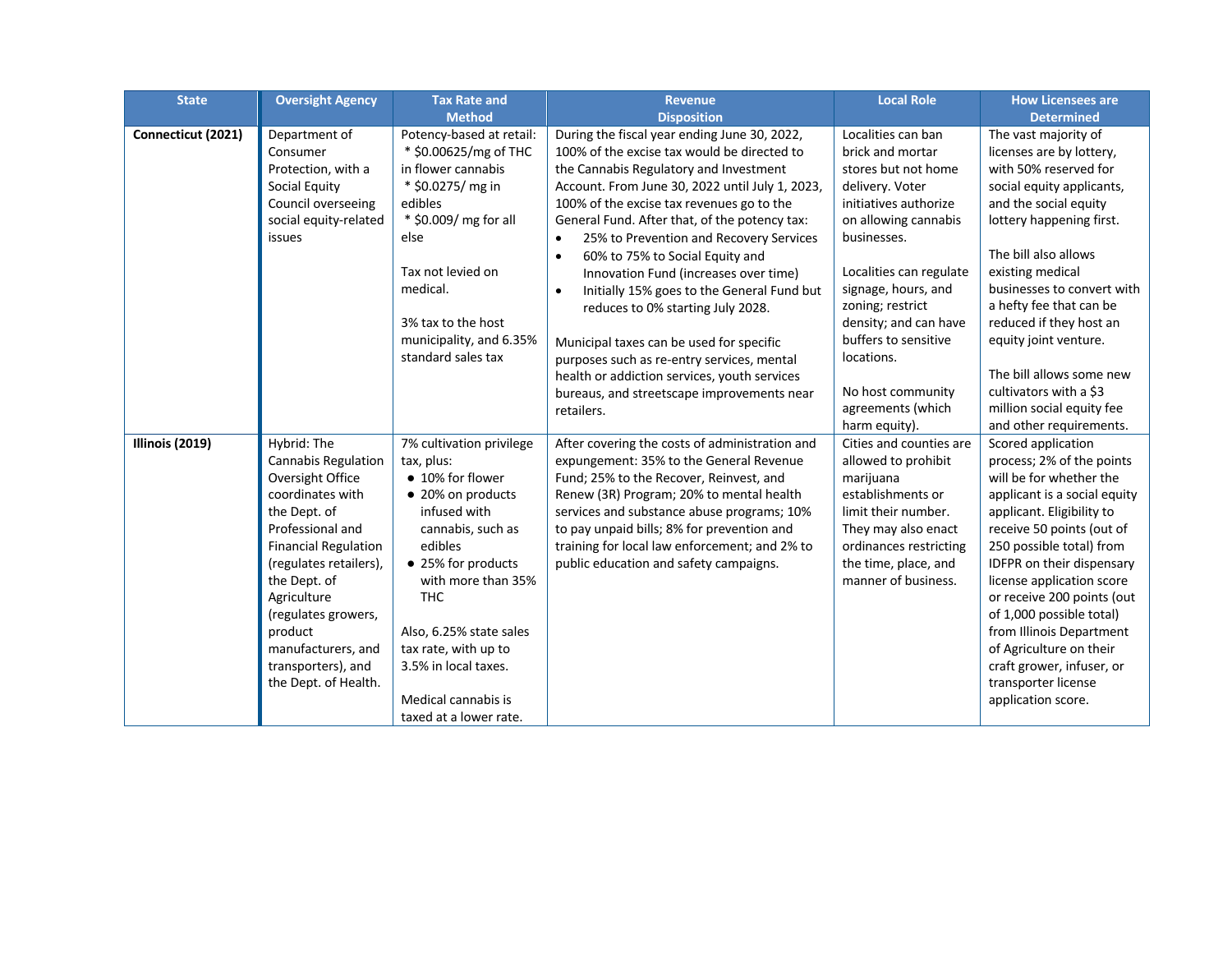| <b>State</b>            | <b>Oversight</b><br><b>Agency</b>                                                                                                                                         | <b>Tax Rate and</b><br><b>Method</b>                                                                                                                                                                                                                                                                                                                           | <b>Revenue</b><br><b>Disposition</b>                                                                                                                                                                                                                                                                                                                                                                                                                                            | <b>Local Role</b>                                                                                                                                                                                                                                                                                                                               | <b>How Licensees are Determined</b>                                                                                                                                                                                                                                                                                                                                                                                                                                                       |
|-------------------------|---------------------------------------------------------------------------------------------------------------------------------------------------------------------------|----------------------------------------------------------------------------------------------------------------------------------------------------------------------------------------------------------------------------------------------------------------------------------------------------------------------------------------------------------------|---------------------------------------------------------------------------------------------------------------------------------------------------------------------------------------------------------------------------------------------------------------------------------------------------------------------------------------------------------------------------------------------------------------------------------------------------------------------------------|-------------------------------------------------------------------------------------------------------------------------------------------------------------------------------------------------------------------------------------------------------------------------------------------------------------------------------------------------|-------------------------------------------------------------------------------------------------------------------------------------------------------------------------------------------------------------------------------------------------------------------------------------------------------------------------------------------------------------------------------------------------------------------------------------------------------------------------------------------|
| <b>Maine (2016)</b>     | Department of<br>Administrative<br>and Financial<br>Services in<br>consultation<br>with Depts. of<br>Agriculture,<br>Conservation<br>and Forestry<br>and Public<br>Safety | Wholesale: \$335 per<br>pound for flowers and<br>mature plants; \$94 per<br>pound for trim; \$1.50 per<br>immature plant or<br>seeding; and \$0.35 per<br>marijuana seed<br>10% cannabis-specific<br>point of sale tax: 10%.<br>Statewide 5.5% sales tax.<br>Medical cannabis is taxed<br>at a lower rate of 5.5%,<br>except edibles which are<br>taxed at 8%. | For both the excise and the sales tax,<br>88% goes to the General Fund and<br>12% goes to the Adult Use Marijuana<br>Public Health and Safety Fund. Of<br>that 12%, half goes to public health<br>and safety awareness campaigns<br>related to marijuana and half goes to<br>marijuana-related law enforcement<br>training.                                                                                                                                                     | Opt-in: Can only operate in<br>localities with ordinances<br>allowing that type of<br>business. Localities may<br>issue regulations, limit<br>numbers, and/or require a<br>local license.                                                                                                                                                       | Maine has a three-step licensing<br>process: first a conditional license,<br>then a local authorization, and<br>finally active licensure.                                                                                                                                                                                                                                                                                                                                                 |
| Massachusetts<br>(2016) | The Cannabis<br>Control<br>Commission, a<br>five-member<br>board                                                                                                          | Retail cannabis-specific<br>sales tax of 10.75%;<br>standard sales tax of<br>6.25%; local governments<br>may impose a local sales<br>tax not to exceed 3%.<br>Medical marijuana is not<br>taxed.                                                                                                                                                               | The legislature can appropriate funds<br>from the Marijuana Regulation Fund<br>to the Cannabis Control Commission,<br>for economic equity for communities<br>hard-hit by the war on drugs, public<br>and behavioral health, public safety,<br>or local police training. In FY 19-20,<br>out of the \$78.8 million that was<br>spent, \$20.7 million was used for the<br>Cannabis Control Commission and<br>\$53.8 million went to the Division of<br>Alcoholism Administration. | Cities and towns will have<br>the authority to impose<br>limits on where and when<br>marijuana businesses are<br>allowed to operate without<br>consent from voters.                                                                                                                                                                             | Applications were first accepted<br>from priority applicants (social<br>equity applicants and existing<br>medical businesses). After that,<br>they're open to all qualified<br>applicants.                                                                                                                                                                                                                                                                                                |
| Michigan (2018)         | Department of<br>Licensing and<br>Regulatory<br><b>Affairs</b>                                                                                                            | Retail cannabis-specific<br>excise tax of 10% (applied<br>at the point of sale);<br>standard sales tax of 6%.<br>The 10% excise tax does<br>not apply to medical<br>marijuana.                                                                                                                                                                                 | After covering regulatory costs, for at<br>least two years, \$20 million will go to<br>clinical trials on the efficacy of<br>cannabis for veterans' issues. The<br>remainder is divided as follows: 15%<br>to municipalities with retailers; 15%<br>to counties with retailers; 35% for K-<br>12 education; and 35% to repair<br>bridges and roads.                                                                                                                             | Municipalities may regulate,<br>ban, or limit the number of<br>marijuana businesses in<br>their boundaries. Individuals<br>may petition to initiate an<br>ordinance to provide for the<br>number of establishments or<br>completely prohibit them.<br>Municipalities may charge<br>annual fees of up to \$5,000<br>to defray enforcement costs. | The law directs the department to<br>approve all qualified applicants<br>who are compliant with the law,<br>provided the municipality allows<br>them. Requirements to apply for<br>license: must be at least 21 years<br>old; no felony within 10 years; no<br>misdemeanors involving controlled<br>substances within five years; no<br>local ordinance violations within<br>five years; no past issues with law<br>enforcement or legal violations,<br>not including traffic violations. |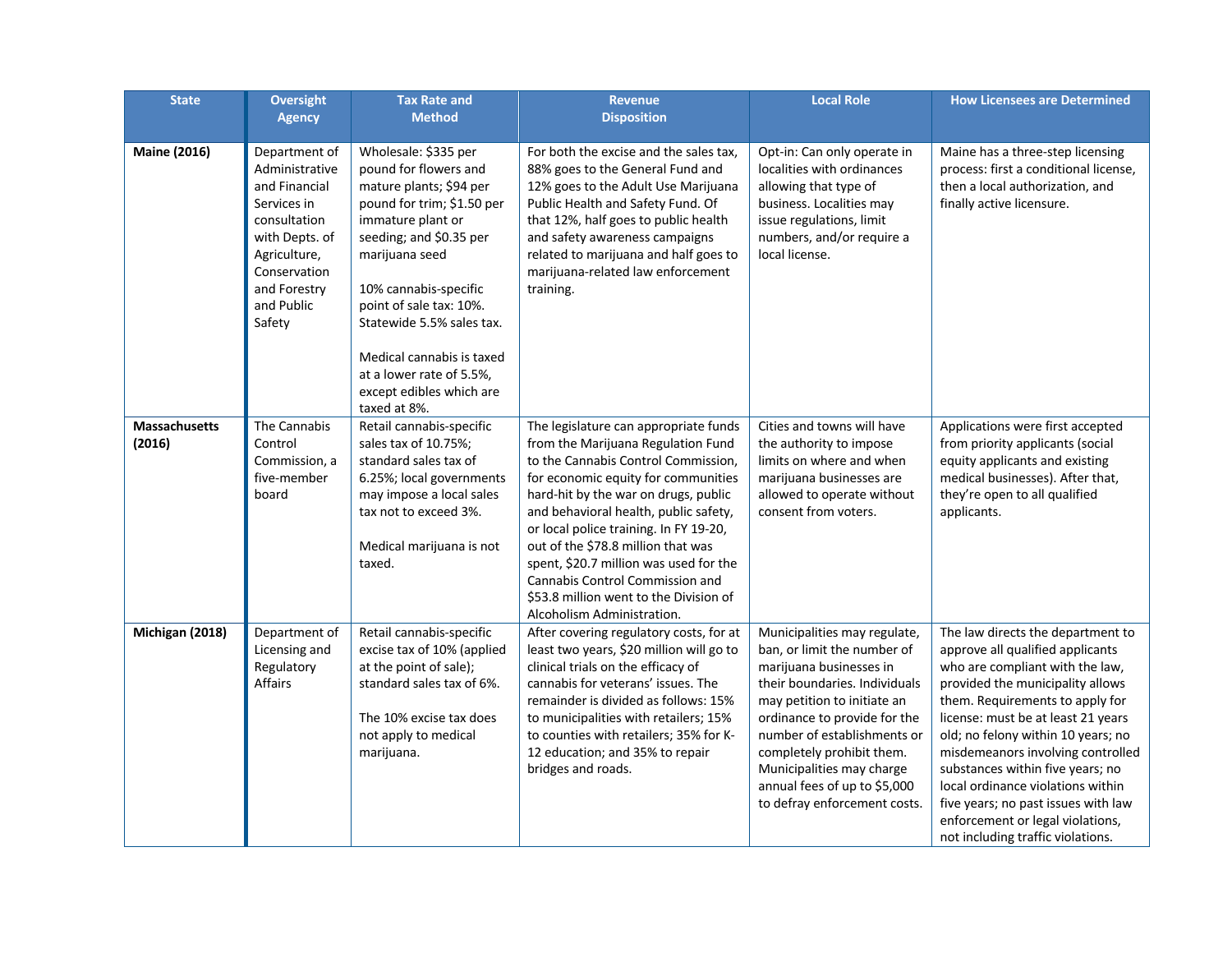| <b>State</b>          | <b>Oversight</b><br><b>Agency</b> | <b>Tax Rate and</b><br><b>Method</b>                                                                                                                                                                           | <b>Revenue</b><br><b>Disposition</b>                                                                                                                                                                                                                                                                                                                                                                                                                                                                                                                                                                     | <b>Local Role</b>                                                                                                                                                                                                                                                            | <b>How Licensees are Determined</b>                                                                                   |
|-----------------------|-----------------------------------|----------------------------------------------------------------------------------------------------------------------------------------------------------------------------------------------------------------|----------------------------------------------------------------------------------------------------------------------------------------------------------------------------------------------------------------------------------------------------------------------------------------------------------------------------------------------------------------------------------------------------------------------------------------------------------------------------------------------------------------------------------------------------------------------------------------------------------|------------------------------------------------------------------------------------------------------------------------------------------------------------------------------------------------------------------------------------------------------------------------------|-----------------------------------------------------------------------------------------------------------------------|
| <b>Montana (2020)</b> | Department<br>of Revenue          | 20% statewide excise tax; Local<br>governments may impose an<br>additional tax of up to 3% on<br>the sale price of cannabis<br>products; medical marijuana<br>sales are taxed at 4%                            | Of the state revenue generated by<br>sales, \$6 million annually would go<br>towards a drug addiction<br>treatment program; 20% would go<br>toward conservation efforts; 4% or<br>up to \$650,000 each would go to<br>state parks, trails and recreational<br>facilities, and wildlife protection;<br>up to \$200,000 would go to<br>veterans' services and improving<br>veterans' cemeteries; \$300,000<br>would go toward a one-time<br>purchase of drug detection<br>canines; \$150,000 would fund a<br>one-time police training; and the<br>remaining money would enter the<br>state's general fund. | In counties where most<br>voters supported I-190,<br>local governments may<br>not ban businesses.<br>Where a most voters<br>were opposed, need local<br>government approval.<br>Local regulations allowed<br>unless unduly<br>burdensome. Local voters<br>may ban retailers. | For the first 18 months of sales,<br>only existing medical licensees<br>are allowed to serve adult-use<br>consumers.  |
| <b>Nevada (2016)</b>  | Department<br>of Taxation         | 15% excise tax on wholesale;<br>10% cannabis-specific sales<br>tax; 4.6% statewide sales tax;<br>and local sales taxes also apply<br>The 10% retail sales tax is<br>waived for registered medical<br>patients. | Since 2020, after covering state<br>and local regulatory costs, all of the<br>remaining revenue has gone to the<br>State Education Fund. In the<br>previous two years, the retail sales<br>tax went to the Rainy Day Fund,<br>while excise taxes went to<br>education.                                                                                                                                                                                                                                                                                                                                   | Local governments have<br>the ability to adopt and<br>enforce local marijuana<br>control measures<br>pertaining to zoning and<br>land use for marijuana<br>establishments.                                                                                                   | For at least the first 18 months,<br>medical marijuana<br>establishments receive priority in<br>license applications. |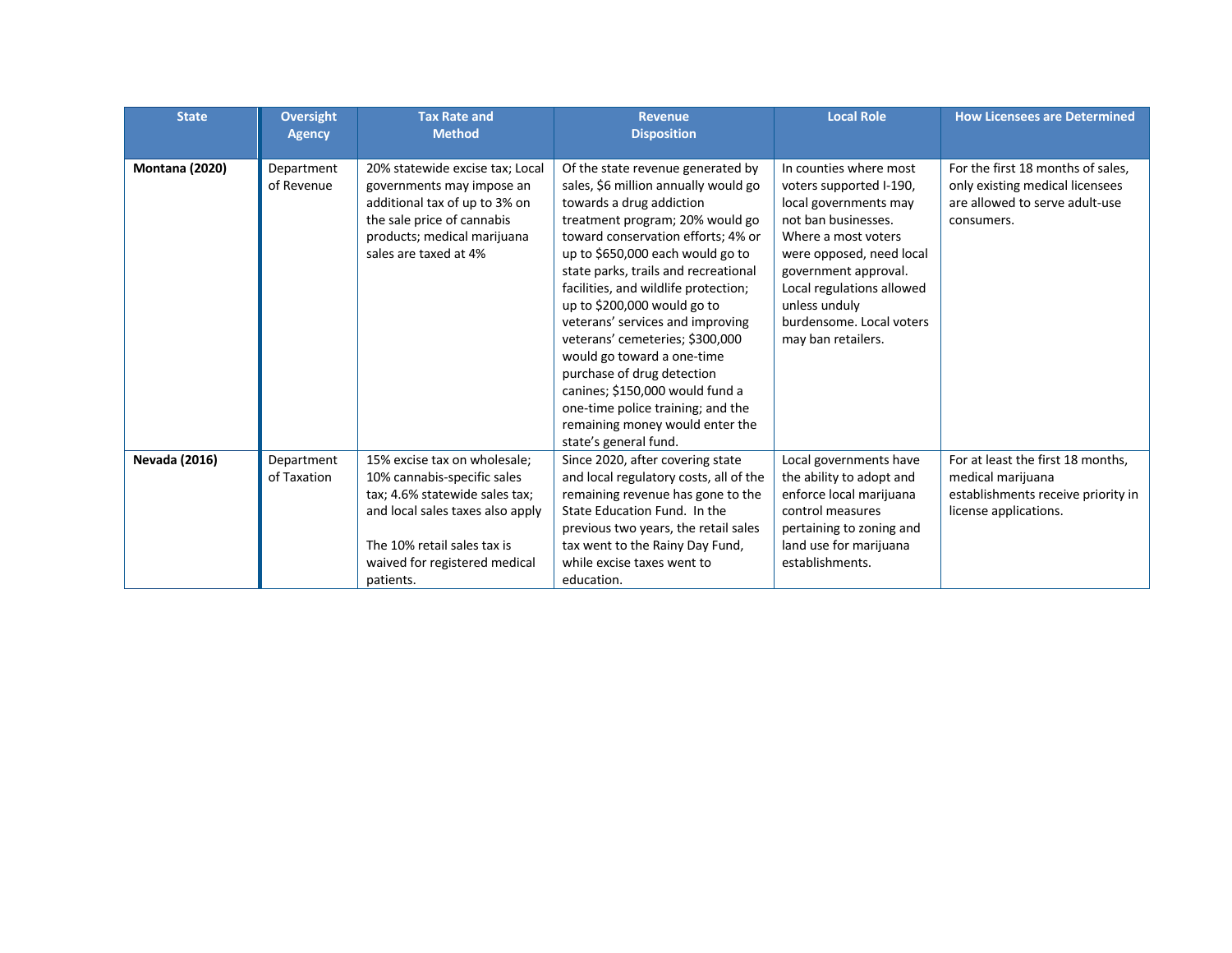| <b>State</b>                | <b>Oversight</b>                     | <b>Tax Rate and</b>                                                                                                                                                                                                                                                                                                                                                                                                                                                                                                                                                                                                                                                                                                                                                                 | <b>Revenue</b>                                                                                                                                                                                                                                                                                                                                                                                                                                                                                                                                                                                                                                                                                                                                         | <b>Local Role</b>                                                                                                                                                                                                                                                                                                                                                                                                                                                                                                | <b>How Licensees are Determined</b>                                                                                                                                                                                                                                                                                                                                                                                                                                                                                                                                                                                                                       |
|-----------------------------|--------------------------------------|-------------------------------------------------------------------------------------------------------------------------------------------------------------------------------------------------------------------------------------------------------------------------------------------------------------------------------------------------------------------------------------------------------------------------------------------------------------------------------------------------------------------------------------------------------------------------------------------------------------------------------------------------------------------------------------------------------------------------------------------------------------------------------------|--------------------------------------------------------------------------------------------------------------------------------------------------------------------------------------------------------------------------------------------------------------------------------------------------------------------------------------------------------------------------------------------------------------------------------------------------------------------------------------------------------------------------------------------------------------------------------------------------------------------------------------------------------------------------------------------------------------------------------------------------------|------------------------------------------------------------------------------------------------------------------------------------------------------------------------------------------------------------------------------------------------------------------------------------------------------------------------------------------------------------------------------------------------------------------------------------------------------------------------------------------------------------------|-----------------------------------------------------------------------------------------------------------------------------------------------------------------------------------------------------------------------------------------------------------------------------------------------------------------------------------------------------------------------------------------------------------------------------------------------------------------------------------------------------------------------------------------------------------------------------------------------------------------------------------------------------------|
|                             | <b>Agency</b>                        | <b>Method</b>                                                                                                                                                                                                                                                                                                                                                                                                                                                                                                                                                                                                                                                                                                                                                                       | <b>Disposition</b>                                                                                                                                                                                                                                                                                                                                                                                                                                                                                                                                                                                                                                                                                                                                     |                                                                                                                                                                                                                                                                                                                                                                                                                                                                                                                  |                                                                                                                                                                                                                                                                                                                                                                                                                                                                                                                                                                                                                                                           |
| <b>New Jersey</b><br>(2020) | Cannabis<br>Regulatory<br>Commission | Sales tax of 6.625%.<br>Plus, excise fees as follows:<br>For the first nine months of<br>legal sales, 33% of one<br>percent of average retail<br>price per ounce. Then, the<br>Commission will set fees<br>annually, which increase as<br>the average retail price per<br>ounce falls. Fees can be up<br>to \$10/ounce if average<br>retail prices are at least<br>\$350/ ounce; fees increase<br>to up to \$30/ounce when<br>retail prices fall below \$350/<br>ounce; up to \$40/ounce<br>when real prices are below<br>\$250/ounce, and up to<br>\$60/ounce when average<br>retail prices drop below<br>\$200/ounce.<br>Local taxes of up to 2% of<br>receipts from a cannabis<br>manufacturer; 1% of<br>receipts from each<br>wholesaler; and 2% of<br>receipts from retailers. | Sales tax disposition: 70% is used<br>for investment in municipalities<br>described as "impact zones" and<br>for financial assistance to<br>qualifying persons residing<br>therein; 30% to pay for the<br>Cannabis Regulatory<br>Commission's costs, to reimburse<br>related local expenses, and for<br>Drug Recognition Expert training.<br>Excise fee disposition: 100% to<br>invest in the health and well-<br>being of communities and<br>individuals. It can be used for<br>grants, loans, and financial<br>assistance via profit and non-<br>profit organizations and public<br>entities, as well as direct financial<br>assistance to individuals to<br>create, expand, or promote<br>educational and economic<br>opportunities and activities. | Local governments<br>can regulate<br>cannabis<br>businesses,<br>including their<br>number, location,<br>manner, and times<br>of operation.<br>However, only the<br>Commission can<br>regulate delivery<br>services.<br>Localities wanting<br>to ban businesses<br>other than delivery<br>must do so within<br>180 days of A.21's<br>enactment. If a<br>municipality does<br>not enact such<br>legislation within<br>the period, a<br>business is<br>permitted to<br>operate there for a<br>period of five years. | ATCs can convert to serve adult-use consumers<br>by application once the Commission adopts<br>rules and regulations.<br>Applications would be scored and reviewed<br>based upon a point scale. Some applications<br>would be prioritized, including based on "impact<br>zones," residency, and labor peace.<br>25% of the total licenses issued must be issued<br>to three-year-plus residents of impact zones or<br>to businesses that plan to employ at least 25%<br>of employees who reside in impact zones.<br>10% of total licenses issued for each class, and<br>at least 25% of the overall total licenses, are<br>reserved for "microbusinesses." |
| <b>New Mexico</b><br>(2021) | Cannabis<br>Control<br>Division      | Excise tax at retail: 12% until<br>July 1, 2025, and then<br>increases by one percentage<br>point per year, maxing out<br>at 18% on July 1, 2030.<br>(Medical exempted.)<br>Gross receipts taxes, which<br>range from 5.125% to<br>8.8125% depending on the<br>location in the state.<br>(Medical exempted.)                                                                                                                                                                                                                                                                                                                                                                                                                                                                        | One-third of the cannabis excise<br>tax revenue will go to the<br>municipality where the sales<br>were made. Another third of the<br>cannabis excise tax revenue will<br>go to the county where the sales<br>were made. Future budget bills<br>will include additional revenue<br>distribution. They are expected to<br>include funding for community<br>reinvestment.                                                                                                                                                                                                                                                                                                                                                                                 | Municipalities and<br>counties may adopt<br>time, place, and<br>manner rules,<br>including to<br>reasonably limit<br>density. Local<br>jurisdictions may<br>not completely ban<br>cannabis<br>businesses.                                                                                                                                                                                                                                                                                                        | Proposed rules: three types of cultivation<br>licenses will range from 201 plants up to 4,500<br>(nearly triple the current 1,750-plant limit for<br>medical marijuana growers). Growers with more<br>than 3,500 mature plants will pay an annual per-<br>plant fee of \$22 versus \$18 for smaller farms.<br>Licensees will be able to increase their counts in<br>500-plant increments through an annual<br>application process. Applicants must prove they<br>have valid water rights and explain any past<br>criminal convictions, and they cannot operate<br>within 300 feet of schools or day care centers.                                         |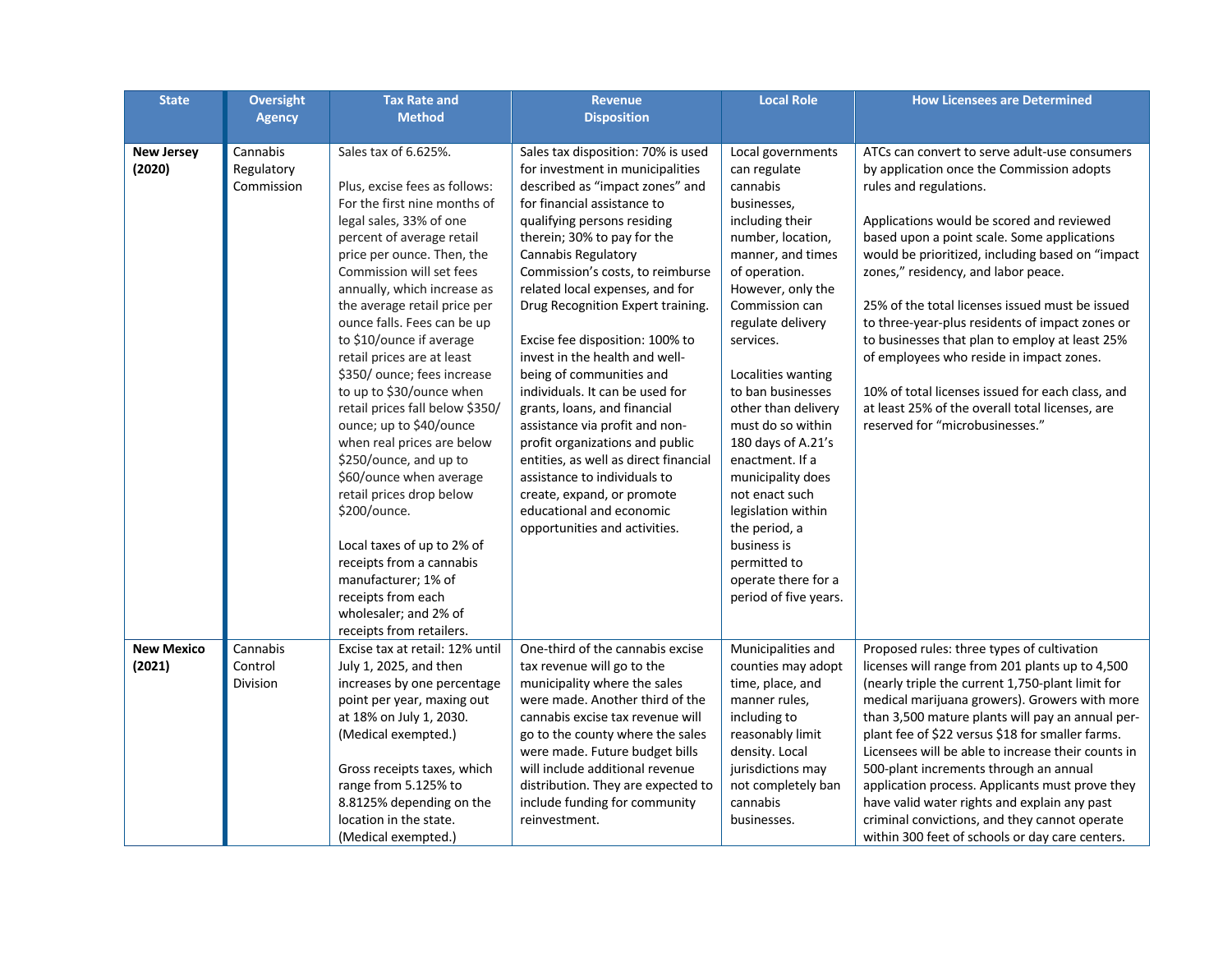| <b>State</b>                  | <b>Oversight</b>                                                                   | <b>Tax Rate and</b>                                                                                                                                                                                                                                                      | <b>Revenue</b>                                                                                                                                                                                                                                                                                                                                                                                                                                                                                                                                                                                                                                     | <b>Local Role</b>                                                                                                                                                                                                                                                                    | <b>How Licensees are Determined</b>                                                                                                                                                                                                                                                                                                                                                                                                                                                                   |
|-------------------------------|------------------------------------------------------------------------------------|--------------------------------------------------------------------------------------------------------------------------------------------------------------------------------------------------------------------------------------------------------------------------|----------------------------------------------------------------------------------------------------------------------------------------------------------------------------------------------------------------------------------------------------------------------------------------------------------------------------------------------------------------------------------------------------------------------------------------------------------------------------------------------------------------------------------------------------------------------------------------------------------------------------------------------------|--------------------------------------------------------------------------------------------------------------------------------------------------------------------------------------------------------------------------------------------------------------------------------------|-------------------------------------------------------------------------------------------------------------------------------------------------------------------------------------------------------------------------------------------------------------------------------------------------------------------------------------------------------------------------------------------------------------------------------------------------------------------------------------------------------|
|                               | <b>Agency</b>                                                                      | <b>Method</b>                                                                                                                                                                                                                                                            | <b>Disposition</b>                                                                                                                                                                                                                                                                                                                                                                                                                                                                                                                                                                                                                                 |                                                                                                                                                                                                                                                                                      |                                                                                                                                                                                                                                                                                                                                                                                                                                                                                                       |
| <b>New York (2021)</b>        | Office of<br>Cannabis<br>Management,<br>overseen by a<br>Cannabis<br>Control Board | Potency-based at the<br>point of distributors:<br>0.5 cents per<br>milligram of THC for<br>flower, 0.8 cents per<br>milligram of THC for<br>concentrates, and 3<br>cents per milligram<br>of THC for edibles.<br>Retail sales tax: 9%<br>state tax and a 4%<br>local tax | After regulatory and administrative<br>costs, 40% of cannabis revenue will go to<br>community grants reinvestment, 40% to<br>education, and 20% to drug treatment<br>facilities, prevention, and public<br>education programs, including for a<br>youth-focused public health education<br>and prevention campaign, a statewide<br>public health campaign on the health<br>effects of cannabis, and for substance<br>use disorder treatment.<br>Of the local tax, 75% would go to<br>municipalities and 25% to counties.                                                                                                                           | Cities, towns, and villages<br>may opt-out of allowing<br>adult-use cannabis retail<br>dispensaries or on-site<br>consumption licenses by<br>passing a local law by<br>December 31, 2021, or<br>nine months after the<br>effective date of the<br>legislation.                       | The New York State Cannabis Control<br>Board will review all applications to<br>cultivate, process, distribute, deliver,<br>or dispense cannabis. Licenses are<br>valid for two years and then must be<br>renewed. Applicants must maintain a<br>labor peace agreement with a bona<br>fide labor organization. A goal is set<br>of 50% of licenses going to social and<br>economic equity applicants.                                                                                                 |
| <b>Oregon (2014)</b>          | Oregon Liquor<br>Control<br>Commission<br>(OLCC)                                   | There is a state-<br>imposed 17% sales<br>tax collected at the<br>point of sale on all<br>marijuana and<br>marijuana products.<br>Local governments<br>may impose a local<br>sales tax not to<br>exceed 3%.<br>Medical cannabis is<br>not taxed.                         | Per a 2020 drug decriminalization<br>initiative, all revenue above \$11.25<br>million per quarter goes to the Drug<br>Treatment and Recovery Services Fund.<br>The first \$11.25 million per quarter is<br>distributed per the 2014 initiative, first<br>covering regulatory costs, then 40% for<br>education, 20% for mental health<br>treatment or for alcohol and drug abuse<br>prevention, 15% to state law<br>enforcement, 10% to cities, based on<br>population and number of licensees,<br>10% to counties, based on local<br>cultivation, and 5% to the Oregon Health<br>Authority for alcohol and drug abuse<br>prevention and treatment. | Municipalities may enact<br>time, place, and manner<br>zoning ordinances. Some<br>may ban under certain<br>circumstances.<br>If a municipality enacts an<br>ordinance restricting the<br>licensing of dispensaries,<br>the ordinance must be<br>submitted to voters for<br>approval. | Applicants must apply according to<br>OLCC criteria and provide evidence of<br>their ability to meet public health<br>and safety standards and industry<br>best practices. Everyone who meets<br>state standards may be licensed, in<br>communities that allow them. As of<br>November 16, 2020, OLCC reached<br>out to all applicants who submitted<br>their applications prior to the<br>licensing pause of June 15, 2018 to<br>inquire about their readiness to<br>complete the licensing process. |
| <b>South Dakota</b><br>(2020) | South Dakota<br>Department of<br>Revenue                                           | 15% gross receipts<br>tax on retail sales;<br>4.5% statewide sales<br>tax                                                                                                                                                                                                | First, revenue will cover costs of<br>administration. Of the remainder, half<br>will go to public schools and half will go<br>to the General Fund.                                                                                                                                                                                                                                                                                                                                                                                                                                                                                                 | Localities may enact<br>ordinances or regulations<br>governing the time, place,<br>manner, and number of<br>licensees. A local<br>government may ban the<br>establishment of licensees<br>or any category of licensee.                                                               | To be determined by the Department<br>of Revenue                                                                                                                                                                                                                                                                                                                                                                                                                                                      |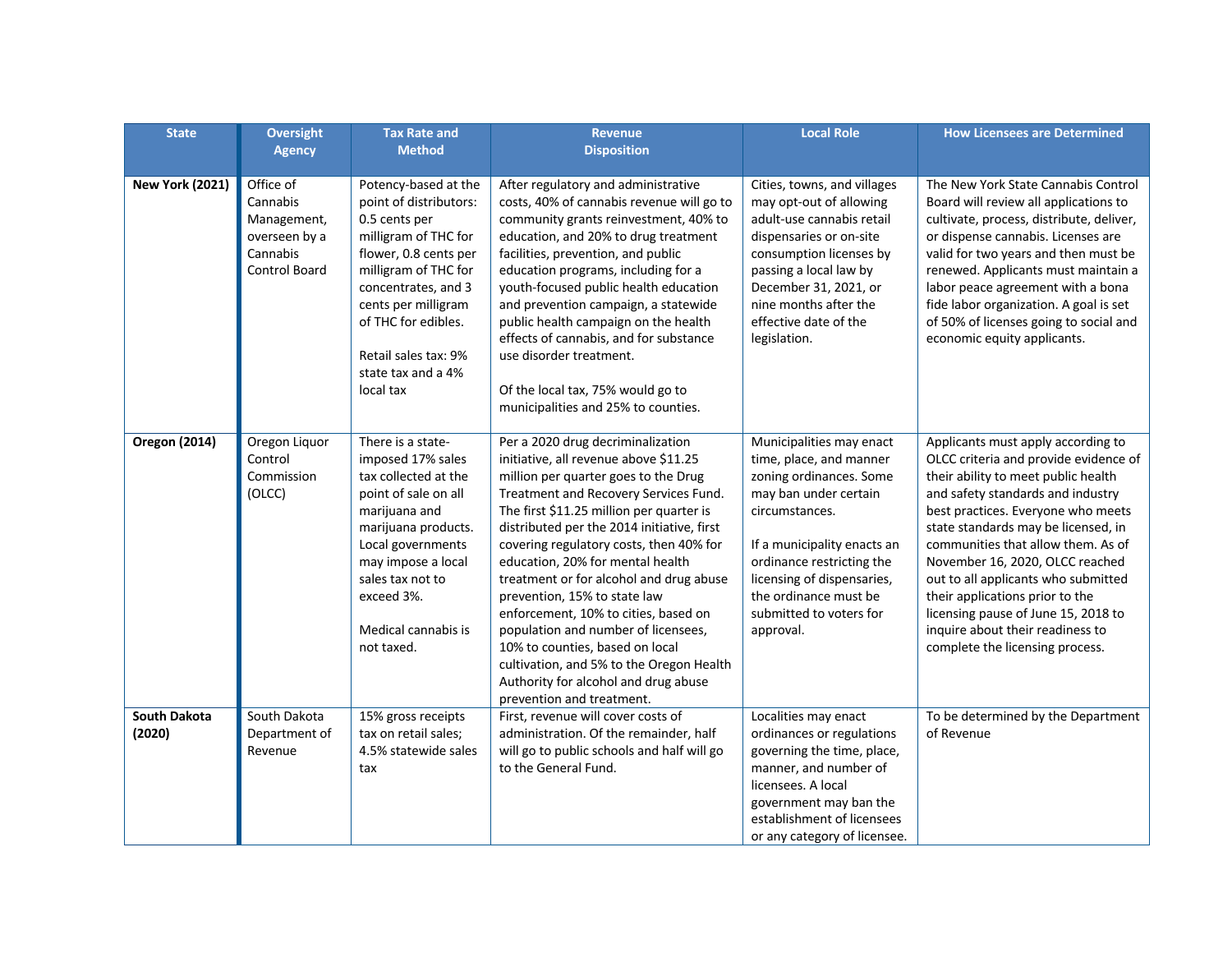| <b>State</b>                   | <b>Oversight</b>                                                   | <b>Tax Rate and</b>                                                                                                                                                                                                                                 | <b>Revenue Disposition</b>                                                                                                                                                                                                                                                                                                                                                                                                                                                                              | <b>Local Role</b>                                                                                                                                                                                                                  | <b>How Licensees are Determined</b>                                                                                                                                                                                                                          |
|--------------------------------|--------------------------------------------------------------------|-----------------------------------------------------------------------------------------------------------------------------------------------------------------------------------------------------------------------------------------------------|---------------------------------------------------------------------------------------------------------------------------------------------------------------------------------------------------------------------------------------------------------------------------------------------------------------------------------------------------------------------------------------------------------------------------------------------------------------------------------------------------------|------------------------------------------------------------------------------------------------------------------------------------------------------------------------------------------------------------------------------------|--------------------------------------------------------------------------------------------------------------------------------------------------------------------------------------------------------------------------------------------------------------|
|                                | <b>Agency</b>                                                      | <b>Method</b>                                                                                                                                                                                                                                       |                                                                                                                                                                                                                                                                                                                                                                                                                                                                                                         |                                                                                                                                                                                                                                    |                                                                                                                                                                                                                                                              |
| <b>Vermont (2018,</b><br>2020) | Cannabis<br><b>Control Board</b>                                   | 20% tax (a 14%<br>cannabis excise tax,<br>plus Vermont's 6%<br>sales tax). Tax does<br>not apply to medical<br>sales.                                                                                                                               | The sales tax is allocated to start or<br>expand after-school and summer<br>learning programs, with a focus on<br>underserved areas. Up to 30% of the<br>cannabis tax revenue (up to \$10 million<br>per year) goes to substance misuse<br>prevention programming. The remainder                                                                                                                                                                                                                        | Localities must opt in to<br>having cannabis retailers or<br>integrated licenses, via an<br>annual or special meeting.<br>They may also refer the<br>question to voters.<br>Localities could not choose                            | The Board will license only some<br>applicants and will prioritize<br>applicants that are medical cannabis<br>dispensaries; have environmentally<br>sustainable plans; are owned by<br>minorities or women; have plans to<br>recruit and promote minorities, |
|                                |                                                                    |                                                                                                                                                                                                                                                     | is not earmarked.                                                                                                                                                                                                                                                                                                                                                                                                                                                                                       | to prohibit other types of<br>cannabis businesses.<br>Localities may also develop<br>regulations and municipal<br>licensing requirements.                                                                                          | women, and those<br>disproportionately impacted by<br>cannabis prohibition; and/or have<br>plans to pay living wages and offer<br>benefits. It must also promote a fair<br>geographic distribution.                                                          |
| Virginia (2021)                | Cannabis<br>Control<br>Authority                                   | 21% retail excise tax<br>5.3% standard sales<br>tax<br>Up to 3% local tax                                                                                                                                                                           | After regulatory costs: pre-K for at-risk<br>children (40%); a Cannabis Equity<br>Reinvestment Fund (30%); substance<br>abuse treatment and prevention (25%);<br>and public health programs (5%).                                                                                                                                                                                                                                                                                                       | Localities can determine<br>hours and implement<br>zoning and land use rules.<br>They can opt out of retail<br>by voter referendum.                                                                                                | Unclear, but social equity applicants<br>will be given preference from July 1,<br>2023 until January 1, 2024. License<br>caps $-$ cultivation facilities: 450;<br>manufacturing facilities: 60;<br>wholesalers: 25; and retail stores:<br>400                |
| Washington<br>(2012)           | Washington<br>State Liquor and<br>Cannabis<br><b>Control Board</b> | 37% excise tax<br>collected at the point<br>of sale to adult-use<br>consumers on all<br>marijuana and<br>marijuana products,<br>plus standard state<br>and local sales taxes<br>Registered patients<br>are exempt from the<br>standard sales taxes. | Numerous specific allocations, including<br>youth health survey, reports on<br>legalization, public info on cannabis<br>health risks, and technical assistance and<br>competitive grants for social equity<br>applicants. Of the remainder, 50% goes<br>to the state basic health plan trust, up to<br>15% to substance abuse treatment and<br>prevention, 10% for a cannabis public<br>health program, and 5% to community<br>health services. 30% to localities based<br>on retailers and population. | By statute, localities' advice<br>is given "substantial<br>weight" by the board when<br>it makes a decision to grant<br>a license, and the state<br>supreme court found that<br>local communities may ban<br>marijuana businesses. | If there are more qualified applicants<br>in a city or county than allotted, the<br>state selects licensees by lottery, as it<br>did with retailer licenses in 2013.                                                                                         |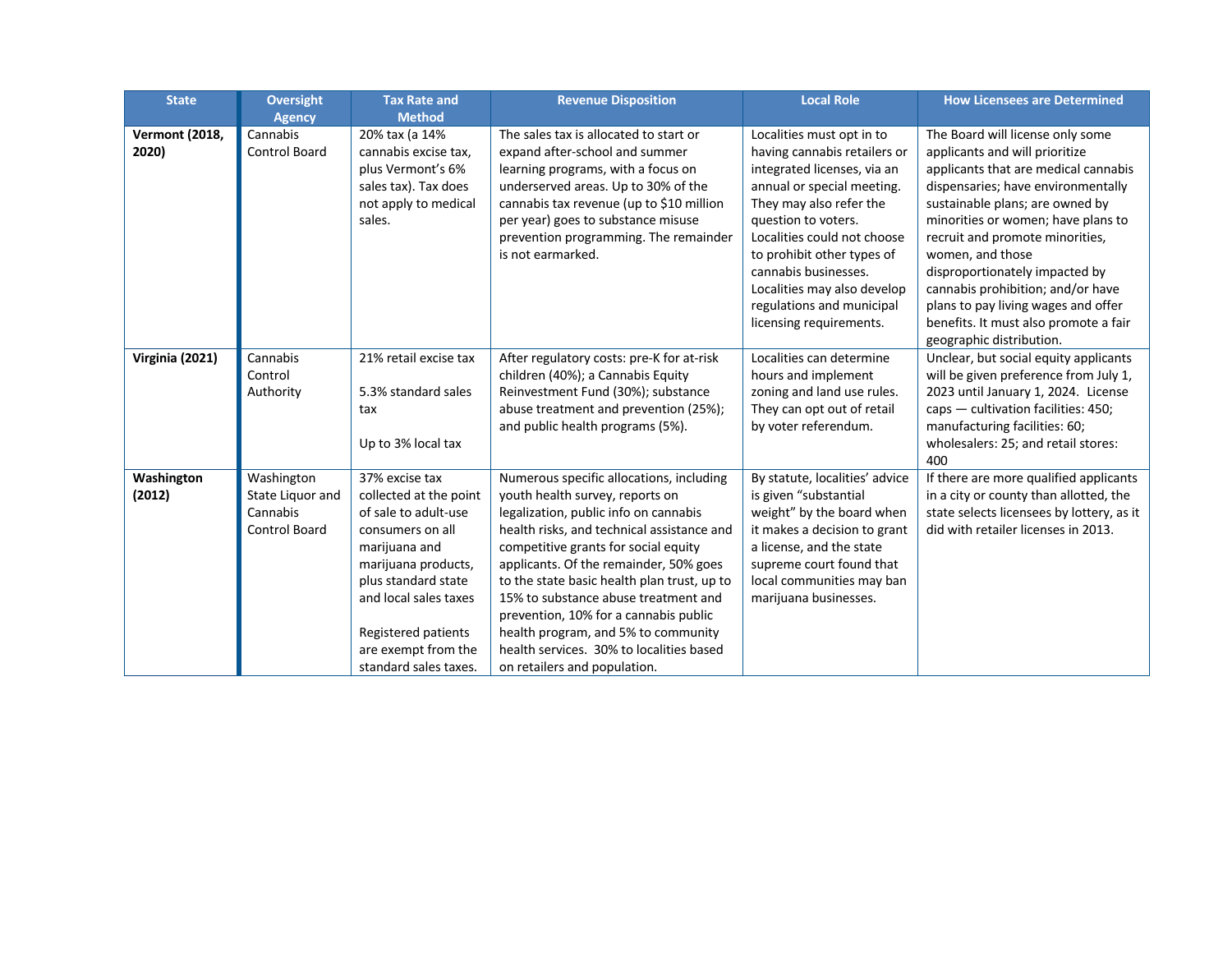| <b>State</b>             | <b>Expungement, Sealing, or</b><br><b>Re-Sentencing?</b>                                                                                                                                                                                                                                                                                        | <b>Civil Penalty for Minors Possessing</b><br><b>Cannabis?</b>                                                                                                                                                                                                                               | <b>Protections from Discrimination?</b> | <b>On-Site</b><br><b>Consumption</b>                                                                                                                                       | <b>Delivery</b><br>Allowed?                                                                                                                         |
|--------------------------|-------------------------------------------------------------------------------------------------------------------------------------------------------------------------------------------------------------------------------------------------------------------------------------------------------------------------------------------------|----------------------------------------------------------------------------------------------------------------------------------------------------------------------------------------------------------------------------------------------------------------------------------------------|-----------------------------------------|----------------------------------------------------------------------------------------------------------------------------------------------------------------------------|-----------------------------------------------------------------------------------------------------------------------------------------------------|
| Alaska (2014)            | No. A sealing bill passed the<br>House but died in the Senate in<br>2018.                                                                                                                                                                                                                                                                       | No. Possession of marijuana by a<br>minor is still a Class B misdemeanor<br>punishable by up to 90 days and/or a<br>fine of up to \$2,000.                                                                                                                                                   | No.                                     | <b>Allowed?</b><br>Yes. Regulators<br>approved rules in<br>late 2018.                                                                                                      | No.                                                                                                                                                 |
| <b>Arizona</b><br>(2020) | Yes. Allows expungement for<br>possession of up to 2.5 ounces of<br>cannabis and for cultivation of up<br>to six plants. Prosecutors and the<br>Attorney General can file<br>expungement on behalf of<br>individuals.                                                                                                                           | Yes, for a first offense. A first offense<br>carries a civil fine of up to \$100 and<br>possible drug education or<br>counseling. A second offense is a<br>petty offense that is criminal but<br>doesn't carry jail time. A third<br>offense is a misdemeanor that can<br>include jail time. | No.                                     | No, not specified.                                                                                                                                                         | Yes. Delivery by<br>agents of registered<br>marijuana businesses<br>allowed starting<br>sometime between<br>January 1, 2023 and<br>January 1, 2025. |
| California<br>(2016)     | Yes. Expungement and/or<br>resentencing for penalties that<br>were reduced or eliminated by<br>Prop. 64. Early release is only<br>available if it would not pose an<br>unreasonable risk. In 2018, then-<br>Gov. Brown signed a bill making<br>expungement automatic. It clears<br>low-level cannabis offenses from<br>a person's penal record. | Yes. Minors who possess up to an<br>ounce must complete four hours of<br>drug education and up to 10 hours of<br>community service for a first offense,<br>with higher requirements for<br>subsequent ones.                                                                                  | No, not for adult-use consumers.        | Yes, if it is allowed<br>by the locality.<br>Tobacco and alcohol<br>cannot be sold or<br>consumed on-site,<br>and the area must<br>be restricted to<br>those 21 and older. | Yes. Retailers may<br>deliver to consumers,<br>including retailers<br>with no storefronts.                                                          |
| Colorado<br>(2012)       | Yes. In 2017, lawmakers enacted<br>a law for expungement of prior<br>misdemeanor convictions. In<br>2020, lawmakers passed a bill<br>allowing for mass pardons for<br>low-level cannabis convictions,<br>which the governor subsequently<br>issued.                                                                                             | Yes. A first offense is an unclassified<br>petty offense that carries a civil fine<br>of up to \$100 and/or completion of a<br>substance abuse education program.                                                                                                                            | No, not for adult-use consumers.        | Yes. The legislature<br>and governor<br>approved a law to<br>allow on-site<br>cannabis<br>"hospitality" in<br>2019.                                                        | Yes. The legislature<br>and governor<br>approved a law to<br>allow delivery in<br>2019.                                                             |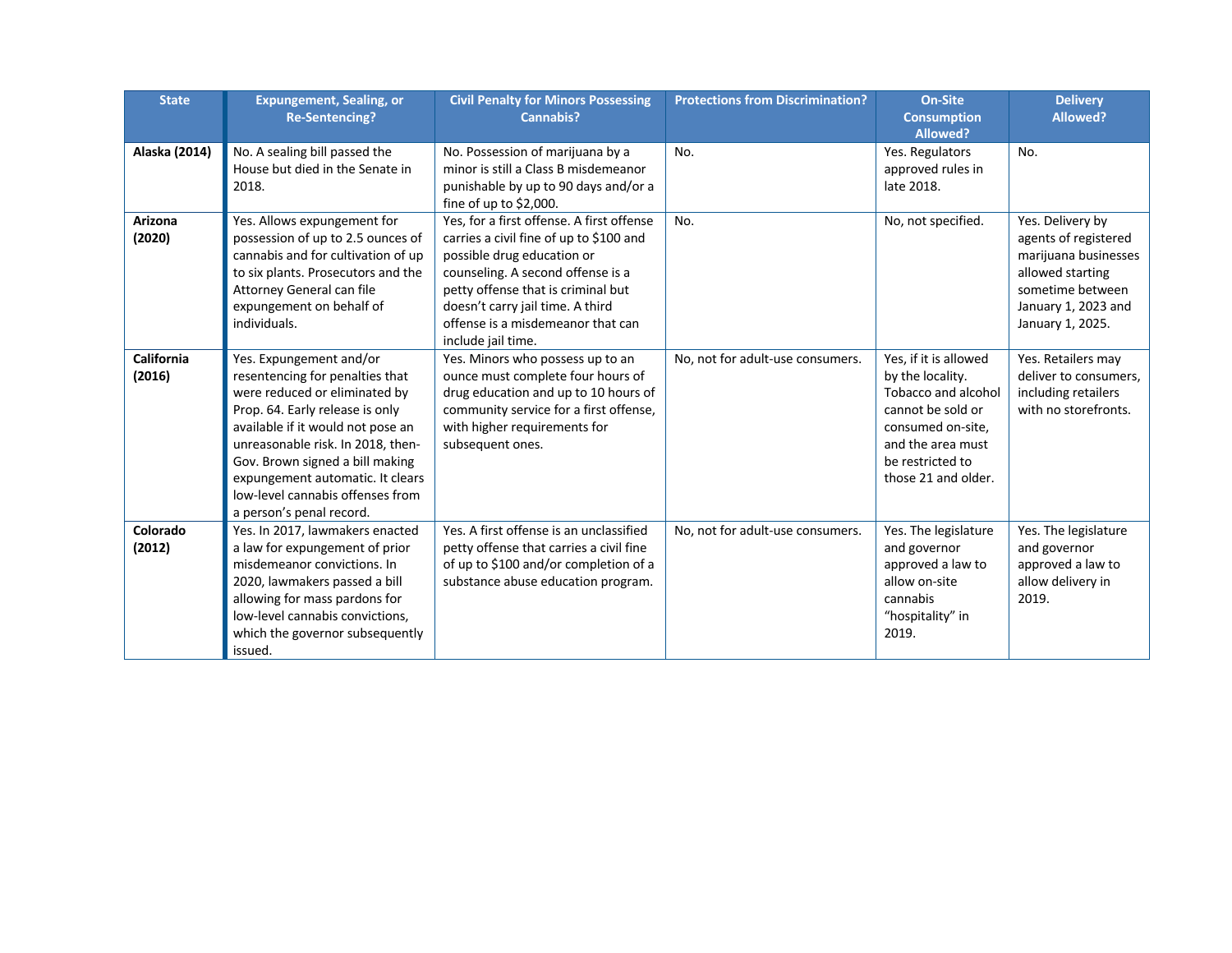| <b>State</b>       | <b>Expungement, Sealing, or</b>         | <b>Civil Penalty for Minors</b> | <b>Protections from</b>                            | <b>On-Site Consumption</b>    | <b>Delivery</b>      |
|--------------------|-----------------------------------------|---------------------------------|----------------------------------------------------|-------------------------------|----------------------|
|                    | <b>Re-Sentencing?</b>                   | <b>Possessing Cannabis?</b>     | <b>Discrimination?</b>                             | <b>Allowed?</b>               | <b>Allowed?</b>      |
| <b>Connecticut</b> | Yes, starting July 1, 2022, individuals | Yes. Penalties for those 18-20  | Yes, several. Prohibits                            | Not initially. By January 1,  | Yes. Initially from  |
| (2021)             | can petition at no cost for erasure of  | with under five ounces: 1st     | landlords from discriminating                      | 2023, DCP will report with    | retailers, later via |
|                    | prior convictions for possession, drug  | offense - \$50 fine; 2nd or     | for a past low-level cannabis                      | recommendations related to    | stand-alone delivery |
|                    | paraphernalia, and sale and             | subsequent - \$150 fine.        | conviction or possession of                        | on-site and special events.   | services.            |
|                    | manufacture of four or fewer ounces     | Indigent persons can instead    | four ounces or less.                               |                               |                      |
|                    | or six or fewer plants.                 | perform community service       | Landlords must allow non-                          |                               | Localities may not   |
|                    |                                         | with a charity (one hour $=$    | inhaled cannabis use.                              |                               | ban delivery.        |
|                    | Beginning January 1, 2023, the bill     | \$25 equivalent). Also, 60-day  | Prevents many employers                            |                               |                      |
|                    | provides for automatic erasures of      | suspension of the driver's      | from action based on                               |                               |                      |
|                    | convictions from January 1, 2000 to     | license. Must sign a            | metabolites. Prohibits                             |                               |                      |
|                    | September 15, 2015 for possession of    | statement acknowledging the     | discrimination in medical                          |                               |                      |
|                    | fewer than four ounces.                 | health effects of cannabis on   | care/organ transplants and                         |                               |                      |
|                    |                                         | young people.                   | action being taken by the                          |                               |                      |
|                    |                                         |                                 | Department of Children and                         |                               |                      |
|                    |                                         | Penalties for those under 18:   | Families, absent a risk of                         |                               |                      |
|                    |                                         | 1st offense - written warning   | harm to the child. Protects                        |                               |                      |
|                    |                                         | and possible referral to youth  | students from discrimination.                      |                               |                      |
|                    |                                         | services; 2nd offense -         | Starting January 2022,                             |                               |                      |
|                    |                                         | referral to youth services;     | schools may not impose                             |                               |                      |
|                    |                                         | additional offense - juvenile   | harsher discipline for<br>cannabis offenses than   |                               |                      |
|                    |                                         | court as delinquent.            |                                                    |                               |                      |
| <b>Illinois</b>    | Yes. Automatic for up to 30 grams,      | Yes. Possession of up to 10     | similar alcohol ones.<br>Yes. Includes protections | Yes. On-site consumption will |                      |
| (2019)             | via the governor's clemency process.    | grams is a civil offense        | from discrimination in                             | be allowed at retailers for   | No.                  |
|                    | For amounts of 30-500 grams, the        | carrying a fine of between      | medical care, including organ                      | those localities that opt in. |                      |
|                    | state's attorney or the individual can  | \$100 and \$200. If a minor is  | transplants, and related to                        |                               |                      |
|                    | petition the court to vacate the        | found to be in possession of    | parenting, fostering, and                          |                               |                      |
|                    | conviction.                             | marijuana in a motor vehicle,   | other child-related rights.                        |                               |                      |
|                    |                                         | their driver's license may be   |                                                    |                               |                      |
|                    |                                         | suspended or revoked.           |                                                    |                               |                      |
| <b>Maine</b>       | No. (However, possession of up to 2.5   | Yes. Possession of up to 1.25   | No, not for adult-use                              | No. Social use was allowed in | No.                  |
| (2016)             | ounces was already a civil offense.)    | ounce by someone who is 18      | consumers. The voter-                              | the voter-initiative, but     |                      |
|                    |                                         | to 20 carries a civil fine of   | enacted law included                               | lawmakers rewrote the law.    |                      |
|                    |                                         | \$350-600 for a first offense.  | protections for custody,                           |                               |                      |
|                    |                                         | Those under 17 go to juvenile   | medical care, and                                  |                               |                      |
|                    |                                         | court.                          | employment, but the                                |                               |                      |
|                    |                                         |                                 | legislature removed them.                          |                               |                      |
|                    |                                         |                                 | Employers may not                                  |                               |                      |
|                    |                                         |                                 | discriminate against                               |                               |                      |
|                    |                                         |                                 | applicants or employees                            |                               |                      |
|                    |                                         |                                 | based purely on off-duty                           |                               |                      |
|                    |                                         |                                 | marijuana use.                                     |                               |                      |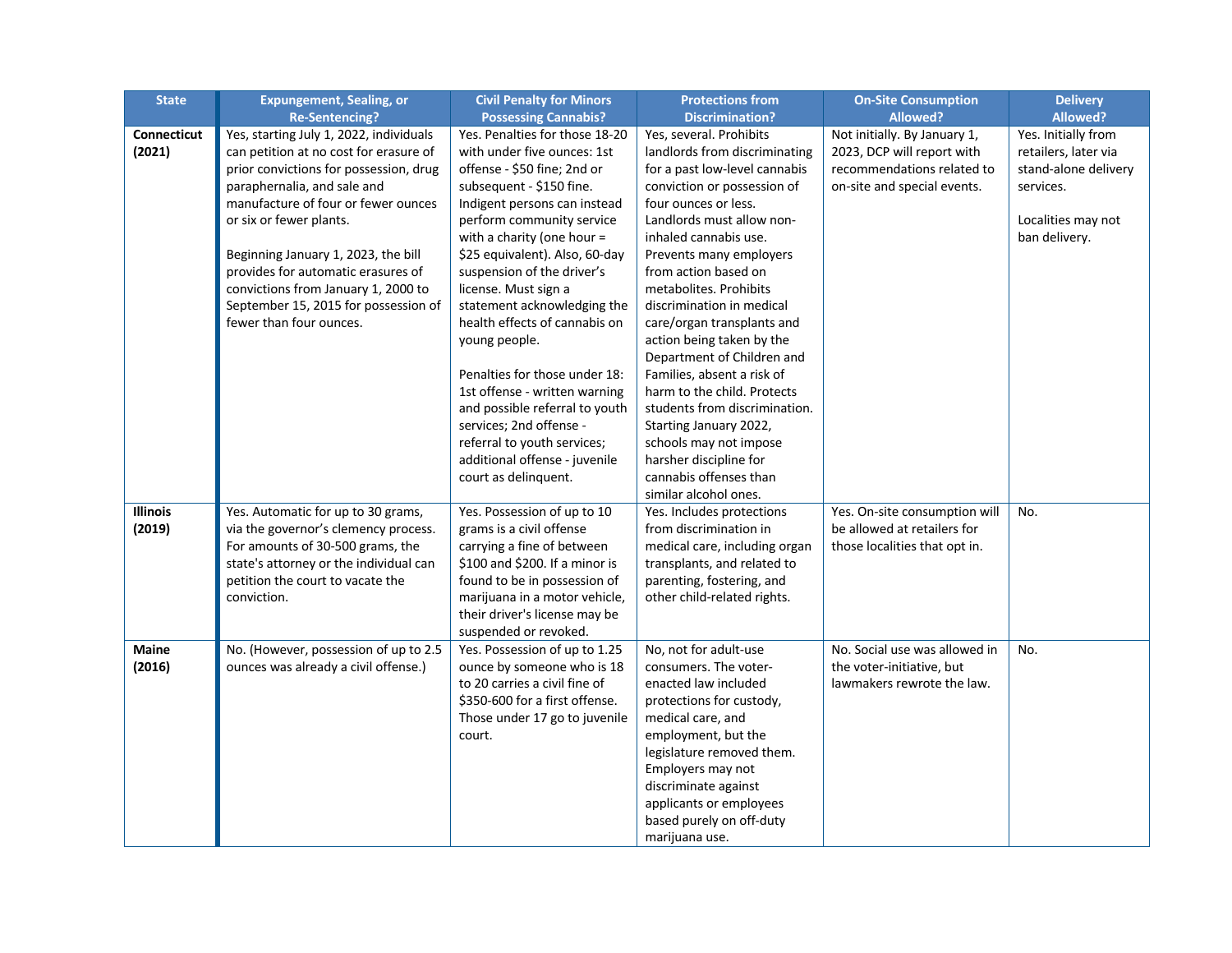| <b>State</b>             | <b>Expungement, Sealing, or</b><br><b>Re-Sentencing?</b>                                                                                                                                                                                                                                                                                                                                                                               | <b>Civil Penalty for Minors</b><br><b>Possessing Cannabis?</b>                                                                                                                                                                                                                                                                                                                             | <b>Protections from</b><br><b>Discrimination?</b>                                                                                                                                                                                                                                                                                                                             | <b>On-Site Consumption</b><br>Allowed?                                                                                                                                                                                                                                                                                                                                                                                                  | <b>Delivery</b><br>Allowed?                                                                                                                                                                                                                              |
|--------------------------|----------------------------------------------------------------------------------------------------------------------------------------------------------------------------------------------------------------------------------------------------------------------------------------------------------------------------------------------------------------------------------------------------------------------------------------|--------------------------------------------------------------------------------------------------------------------------------------------------------------------------------------------------------------------------------------------------------------------------------------------------------------------------------------------------------------------------------------------|-------------------------------------------------------------------------------------------------------------------------------------------------------------------------------------------------------------------------------------------------------------------------------------------------------------------------------------------------------------------------------|-----------------------------------------------------------------------------------------------------------------------------------------------------------------------------------------------------------------------------------------------------------------------------------------------------------------------------------------------------------------------------------------------------------------------------------------|----------------------------------------------------------------------------------------------------------------------------------------------------------------------------------------------------------------------------------------------------------|
| Mass. (2016)             | Yes. Individuals may be eligible to<br>immediately have their past records for<br>marijuana possession sealed. A<br>separate law includes a provision<br>expunging the criminal records of those<br>convicted of certain prior marijuana<br>offenses.                                                                                                                                                                                  | Yes. Possession of up to an<br>ounce is punishable by a \$100<br>fine and, for those under 18,<br>a drug awareness course.                                                                                                                                                                                                                                                                 | Yes, some. Protections<br>against discrimination<br>related to child custody,<br>visitation, and similar<br>rights and regarding<br>medical care, including<br>organ transplants.                                                                                                                                                                                             | The Cannabis Control<br>Commission voted to allow<br>on-site consumption licenses<br>in September 2019, but<br>legislative changes are<br>needed first.                                                                                                                                                                                                                                                                                 | Yes, the commission<br>approved allowing<br>standalone<br>recreational marijuana<br>retailers without<br>storefronts to deliver<br>products to<br>customers' doorsteps.                                                                                  |
| Michigan<br>(2018)       | In 2020, Michigan's governor signed a<br>bill to "set aside" convictions. They will<br>not be public records, but state police<br>will keep a non-public record.<br>Individuals can petition to expunge past<br>marijuana misdemeanors. In addition,<br>after seven years, up to four<br>misdemeanor convictions can be set<br>aside (marijuana or not), along with up<br>to two non-violent felonies (excluding<br>certain offenses.) | Yes. First offense possession<br>of up to 2.5 ounces of<br>cannabis by someone<br>between 18 and 20 years of<br>age carries a fine of up to<br>\$100. For those under 18, the<br>penalty also includes possible<br>community service and up to<br>four hours of drug education.<br>Fines and the amount of<br>community service or drug<br>education increase for a<br>subsequent offense. | Yes, state-legal marijuana-<br>related conduct and<br>testing positive for<br>marijuana may not form<br>the sole or primary basis<br>for negative actions<br>related to child custody,<br>visitation, or similar rights<br>unless there is clear<br>evidence that the<br>person's actions related<br>to marijuana created an<br>unreasonable danger to<br>the minor's safety. | Yes. The law gives the<br>regulating department<br>authority to issue additional<br>types of licenses, including<br>those for social consumption<br>and consumption at special<br>events. The DCE license is<br>available to any applicant;<br>no other licenses are<br>required. The DCE license is<br>also open to marijuana<br>retailers, microbusinesses,<br>or anyone wanting to<br>operate a "bring-your-own-<br>cannabis" model. | Yes. Retailers are<br>allowed to transport<br>marijuana, and the<br>law gives regulators<br>authority to issue<br>additional types of<br>licenses, including<br>those for delivery<br>services. Regulations<br>for delivery have not<br>been issued yet. |
| <b>Montana</b><br>(2020) | Yes, conduct that is no longer criminal<br>can be expunged or be eligible for<br>resentencing. A special administrative<br>judge will be appointed to process<br>petitions to expunge prior criminal<br>records for cannabis-related activities<br>that are permitted or decriminalized<br>under the legalization law.                                                                                                                 | Yes, possession of up to an<br>ounce by a minor carries the<br>minor's choice of a civil fine of<br>up to \$100 or up to 4 hours of<br>drug education or counseling.                                                                                                                                                                                                                       | Yes, includes anti-<br>discrimination protections<br>for: organ transplant and<br>health care; related to<br>adoption, custody, or<br>visitation rights; those on<br>parole, probation, or pre-<br>trial release; and<br>professional licensing.                                                                                                                              | $TBD$ - The department may<br>allow on-site consumption.                                                                                                                                                                                                                                                                                                                                                                                | Delivery is permitted<br>for medical cannabis<br>patients; it is not yet<br>clear if home delivery<br>will be allowed for the<br>adult-use market.                                                                                                       |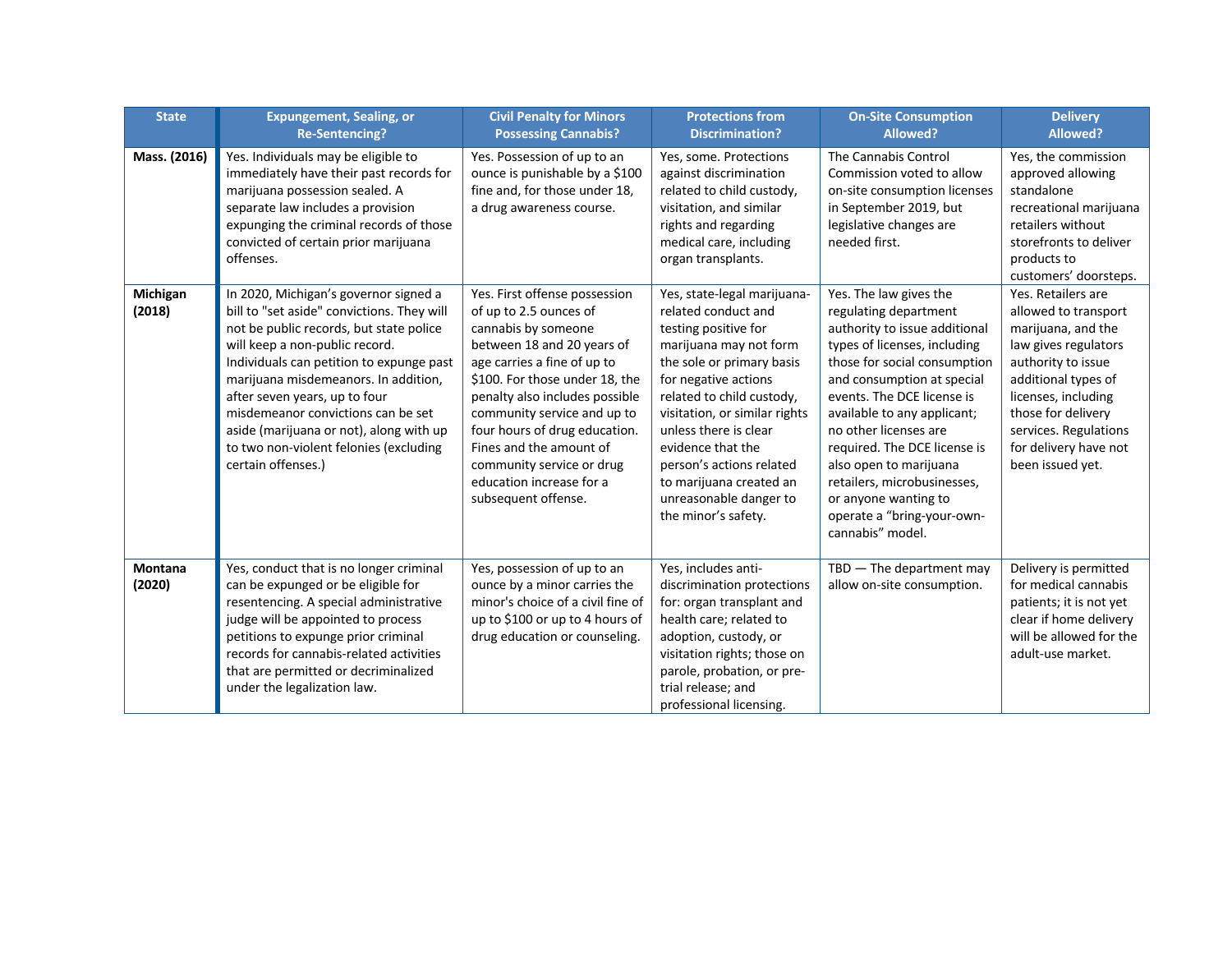| <b>State</b>                | <b>Expungement, Sealing, or</b><br><b>Re-Sentencing?</b>                                                                                                                                                                                                                                                                                                                                                                                                                                                                                                                                                                                                                                                                                | <b>Civil Penalty for Minors</b><br><b>Possessing Cannabis?</b>                                                                                                                                                                                                                                                                                                                                                                                                                                                            | <b>Protections from</b><br><b>Discrimination?</b>                                                                                                                                                                                                                                                                                                                                                                                                                                                                    | <b>On-Site Consumption</b><br>Allowed?                                                                                                                                                                                                                                                                                                                                                                                                                                                                                                                                                                                | <b>Delivery</b><br>Allowed?                                                                                                                           |
|-----------------------------|-----------------------------------------------------------------------------------------------------------------------------------------------------------------------------------------------------------------------------------------------------------------------------------------------------------------------------------------------------------------------------------------------------------------------------------------------------------------------------------------------------------------------------------------------------------------------------------------------------------------------------------------------------------------------------------------------------------------------------------------|---------------------------------------------------------------------------------------------------------------------------------------------------------------------------------------------------------------------------------------------------------------------------------------------------------------------------------------------------------------------------------------------------------------------------------------------------------------------------------------------------------------------------|----------------------------------------------------------------------------------------------------------------------------------------------------------------------------------------------------------------------------------------------------------------------------------------------------------------------------------------------------------------------------------------------------------------------------------------------------------------------------------------------------------------------|-----------------------------------------------------------------------------------------------------------------------------------------------------------------------------------------------------------------------------------------------------------------------------------------------------------------------------------------------------------------------------------------------------------------------------------------------------------------------------------------------------------------------------------------------------------------------------------------------------------------------|-------------------------------------------------------------------------------------------------------------------------------------------------------|
| <b>Nevada (2016)</b>        | Yes, in 2019, Gov. Sisolak signed a<br>bill that allows individuals to have<br>their past convictions sealed if the<br>conduct - such as marijuana<br>possession - has been legalized or<br>decriminalized. In June 2020, the<br>Nevada State Board of Pardons<br>Commissioners passed a resolution,<br>recommended by the governor, to<br>summarily pardon those convicted<br>of possession of one ounce or less<br>of marijuana from January 1986 to<br>January 2017 in Nevada, covering<br>more than 15,000 people.<br>Convictions can be pardoned upon<br>application.                                                                                                                                                              | Yes. A first offense is a<br>misdemeanor punishable<br>by a fine of up to \$600 or a<br>drug evaluation and<br>possible treatment.                                                                                                                                                                                                                                                                                                                                                                                        | Prohibits many employers<br>from using the results of a<br>pre-employment marijuana<br>drug test to turn someone<br>away.                                                                                                                                                                                                                                                                                                                                                                                            | Adults can purchase and<br>consume adult-use cannabis<br>products at licensed cannabis<br>consumption lounges. The<br>measure establishes<br>regulations for two distinct<br>types of cannabis consumption<br>lounges: one group reserved<br>for existing marijuana<br>dispensary license holders, and<br>the other for new,<br>independent businesses to<br>apply for a license to operate<br>an "independent cannabis<br>consumption lounge," which is<br>not attached to or adjacent to<br>an existing retailer.<br>Local governments can enact<br>policies restricting access to<br>cannabis consumption lounges. | Yes.                                                                                                                                                  |
| <b>New Jersey</b><br>(2020) | Yes, requires the Court to develop a<br>system for sealing records related<br>to unlawful cannabis possession or<br>distribution. Possession and<br>distribution charges pending when<br>law takes effect must be dismissed.<br>Convictions for unlawful<br>distribution, possession, being<br>under the influence, and possession<br>of drug paraphernalia are eligible<br>for no-cost, post-conviction relief.<br>Prior sentences, convictions, or<br>court order settlements imposed<br>for possession and distribution are<br>deemed to not have occurred.<br>Persons incarcerated, on probation,<br>parole, or other forms of<br>community supervision, may move<br>to have their sentences reviewed by<br>the court at no charge. | Yes, underage possession<br>of up to one ounce (28.35<br>grams) of cannabis or<br>hashish carries a \$50 civil<br>fine for persons between<br>18 and 20 years of age. For<br>larger amounts, it carries a<br>\$100 civil fine.<br>For persons under age 18, a<br>first offense results in a<br>"point of violation"<br>warning or "juvenile<br>intervention." A second or<br>subsequent offense can be<br>a crime of the fourth<br>degree punishable by up to<br>18 months' imprisonment,<br>a fine of \$10,000, or both. | Yes, a person may not be<br>deprived of rights or<br>privileges based on a<br>cannabis possession or<br>distribution conviction. This<br>includes discrimination<br>related to a driver's license<br>and other professional<br>licenses, housing assistance,<br>social services, parental<br>custody rights, and approval<br>or disapproval to serve as a<br>foster parent.<br>Illegally disclosing a person's<br>cannabis possession or<br>distribution arrest or<br>conviction is a disorderly<br>persons offense. | Yes. A licensed cannabis<br>retailer may operate a<br>cannabis consumption area.<br>Customers can buy the<br>cannabis from the retailer or<br>bring their own.                                                                                                                                                                                                                                                                                                                                                                                                                                                        | Yes, the Cannabis<br>Regulatory<br>Commission will<br>promulgate<br>regulations.<br>Retailers must<br>seek permission<br>from local<br>municipalities |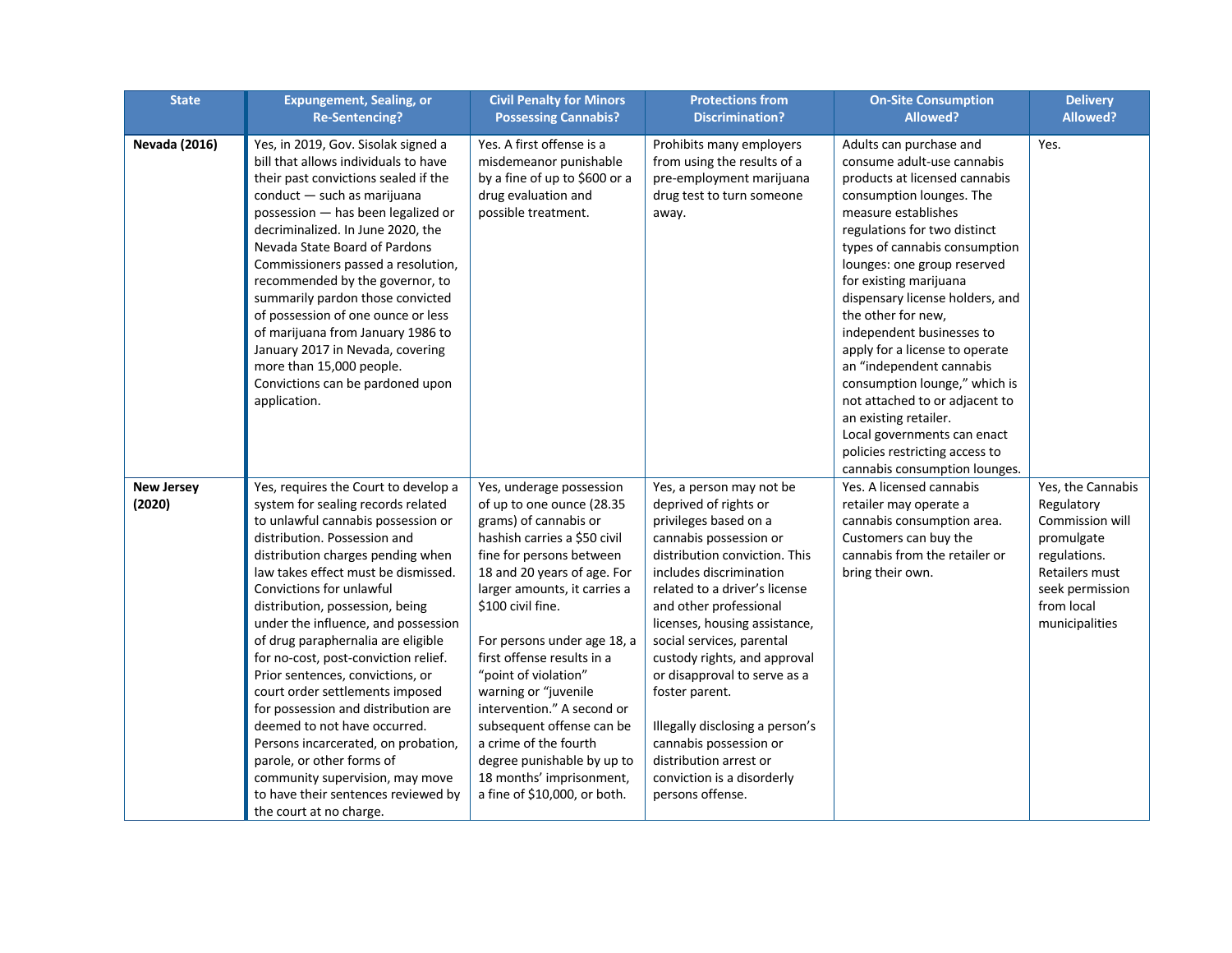| <b>State</b>           | <b>Expungement, Sealing, or</b><br><b>Re-Sentencing?</b>                                                                                                                                                                                                                                                            | <b>Civil Penalty for Minors</b><br><b>Possessing Cannabis?</b>           | <b>Protections from</b><br><b>Discrimination?</b>                                                                                                                                                                                                                                                                                                                                                                                                                                                                                                                                          | <b>On-Site Consumption</b><br>Allowed?              | <b>Delivery</b><br><b>Allowed?</b>                                                                                      |
|------------------------|---------------------------------------------------------------------------------------------------------------------------------------------------------------------------------------------------------------------------------------------------------------------------------------------------------------------|--------------------------------------------------------------------------|--------------------------------------------------------------------------------------------------------------------------------------------------------------------------------------------------------------------------------------------------------------------------------------------------------------------------------------------------------------------------------------------------------------------------------------------------------------------------------------------------------------------------------------------------------------------------------------------|-----------------------------------------------------|-------------------------------------------------------------------------------------------------------------------------|
| New Mexico (2021)      | A companion law to<br>legalization (SB 2) sets up a<br>system for reviewing and<br>expunging cannabis<br>convictions for conduct that<br>was legalized or downgraded.<br>It also allows for post-<br>conviction relief for those<br>currently serving sentences<br>for conduct that was legalized<br>or downgraded. | Yes. Possession by those<br>under 21 is subject to a \$50<br>civil fine. | Yes. A person cannot be<br>denied parental rights based<br>on their lawful cannabis<br>activities, but the state may<br>still act in the "best interests<br>of the child." Public benefits<br>and health care cannot be<br>denied due to legal cannabis<br>conduct, unless federal law<br>requires doing so. Parole,<br>probation, and pre-trial<br>release cannot be revoked for<br>cannabis, unless the use of<br>cannabis is a specific condition<br>of their release. Discrimination<br>for legal cannabis activities is<br>not allowed in professional<br>and occupational licensing. | Yes. "Cannabis consumption<br>areas" are allowed.   | Yes. Creates a<br>license category<br>for "couriers."                                                                   |
| <b>New York (2021)</b> | Legalized conduct will be<br>automatically expunged.                                                                                                                                                                                                                                                                | Yes, possession by those<br>under 21 is subject to a \$50<br>civil fine. | Yes, a person may not be<br>deprived of rights or privileges<br>based on a cannabis<br>possession or distribution<br>conviction, or for operating or<br>working at a cannabis<br>establishment. This includes<br>discrimination related to a<br>driver's license and other<br>professional licenses, housing<br>assistance, social services,<br>parental custody rights,<br>serving as an organ donor,<br>rental applications, and<br>approval to serve as a foster<br>parent.                                                                                                             | Yes, there will be on-site<br>consumption licenses. | Yes. Retailers,<br>microbusinesses,<br>and delivery<br>licensees are<br>allowed to deliver<br>to cannabis<br>consumers. |